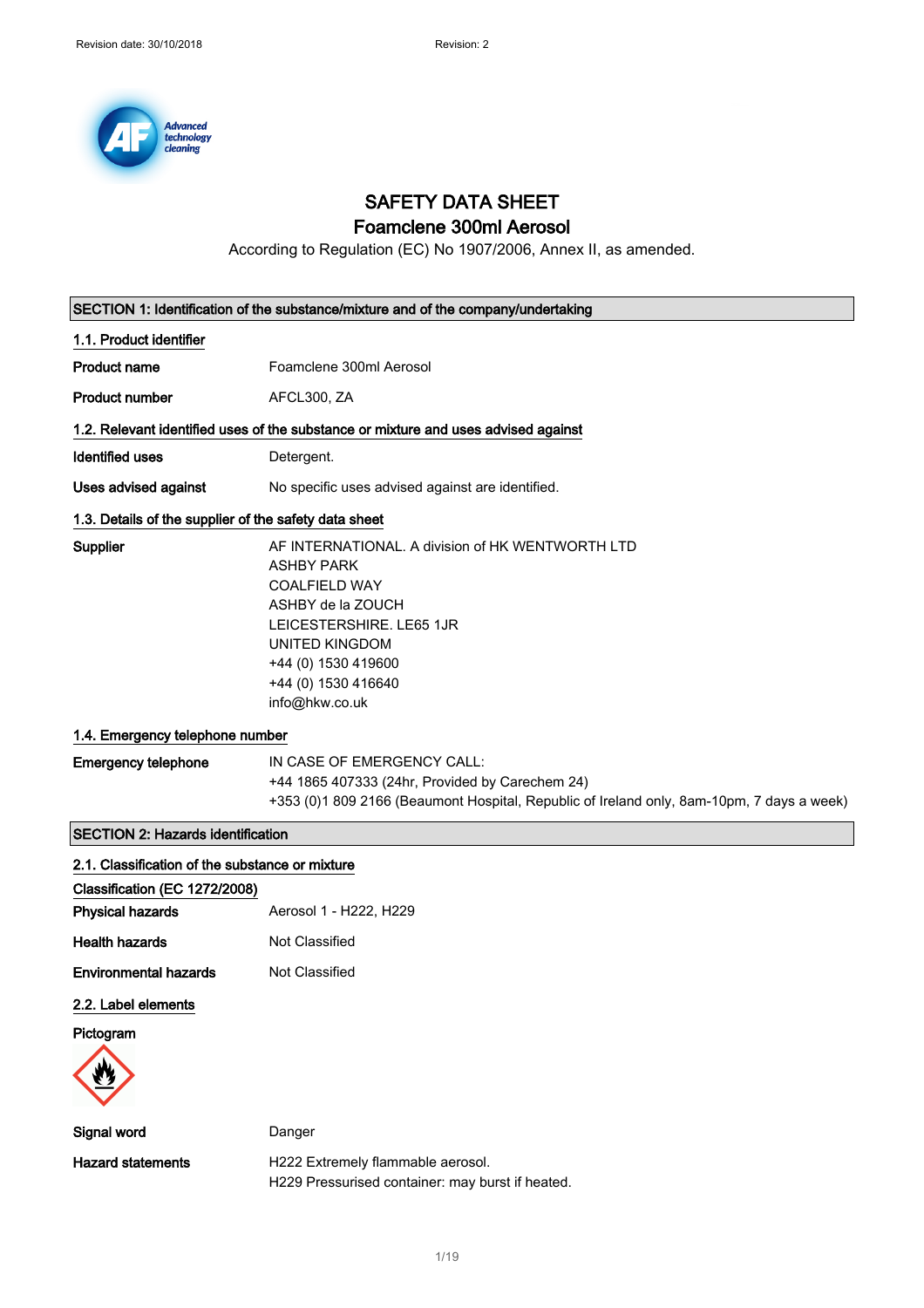| <b>Precautionary statements</b> | P101 If medical advice is needed, have product container or label at hand.<br>P102 Keep out of reach of children.<br>P210 Keep away from heat, hot surfaces, sparks, open flames and other ignition sources. No<br>smoking.<br>P211 Do not spray on an open flame or other ignition source.<br>P251 Do not pierce or burn, even after use.<br>P410+P412 Protect from sunlight. Do not expose to temperatures exceeding 50°C/122°F.<br>P501 Dispose of contents/ container in accordance with national regulations. |
|---------------------------------|--------------------------------------------------------------------------------------------------------------------------------------------------------------------------------------------------------------------------------------------------------------------------------------------------------------------------------------------------------------------------------------------------------------------------------------------------------------------------------------------------------------------|
| Detergent labelling             | $\leq$ 5% aliphatic hydrocarbons, $\leq$ 5% anionic surfactants, $\leq$ 5% non-ionic surfactants, $\leq$ 5%<br>perfumes, Contains D-LIMONENE                                                                                                                                                                                                                                                                                                                                                                       |

### 2.3. Other hazards

This product does not contain any substances classified as PBT or vPvB.

| SECTION 3: Composition/information on ingredients                                                                                  |                      |                                                      |          |
|------------------------------------------------------------------------------------------------------------------------------------|----------------------|------------------------------------------------------|----------|
| 3.2. Mixtures                                                                                                                      |                      |                                                      |          |
| Petroleum gases, liquefied<br>CAS number: 68476-85-7                                                                               | EC number: 270-704-2 |                                                      | $1 - 5%$ |
| Classification<br>Flam. Gas 1 - H220<br>Press. Gas (Liq.) - H280                                                                   |                      |                                                      |          |
| Propan-2-ol                                                                                                                        |                      |                                                      | $1 - 5%$ |
| CAS number: 67-63-0                                                                                                                | EC number: 200-661-7 | REACH registration number: 01-<br>2119457558-25-XXXX |          |
| Classification<br>Flam. Liq. 2 - H225<br>Eye Irrit. 2 - H319<br><b>STOT SE 3 - H336</b>                                            |                      |                                                      |          |
| 2-Butoxyethanol                                                                                                                    |                      |                                                      | $1 - 5%$ |
| CAS number: 111-76-2                                                                                                               | EC number: 203-905-0 | REACH registration number: 01-<br>2119475108-36-XXXX |          |
| Classification<br>Acute Tox. 4 - H302<br>Acute Tox. 4 - H312<br>Acute Tox. 4 - H332<br>Skin Irrit. 2 - H315<br>Eye Irrit. 2 - H319 |                      |                                                      |          |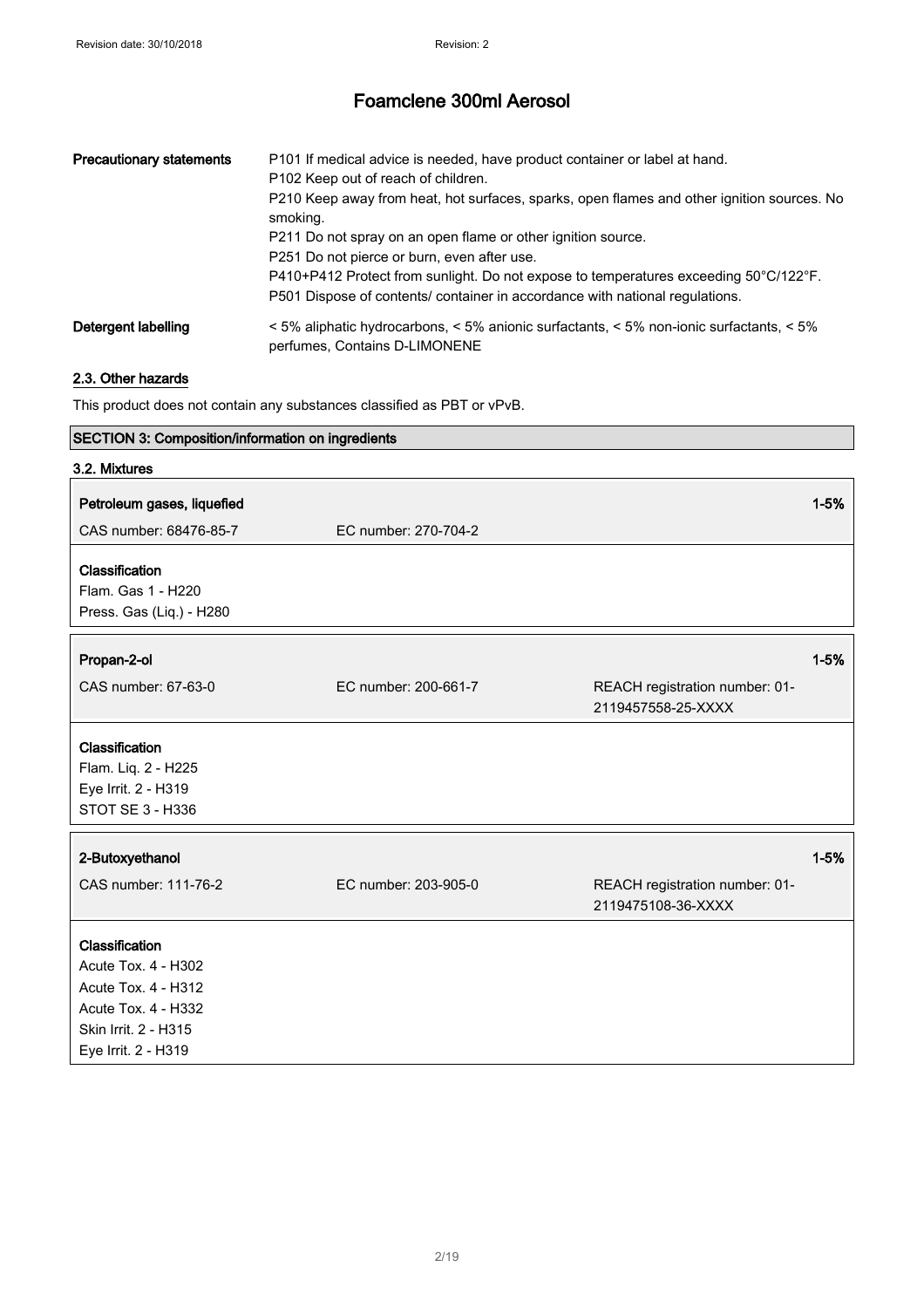| Hydrocarbons, C11-C14, n-alkanes, isoalkanes, cyclics, <2%<br>aromatics                                                                              |                                               | $1 - 5%$                                             |        |
|------------------------------------------------------------------------------------------------------------------------------------------------------|-----------------------------------------------|------------------------------------------------------|--------|
| CAS number: 64742-47-8                                                                                                                               | EC number: 926-141-6                          | REACH registration number: 01-<br>2119456620-43-XXXX |        |
| Classification<br>Asp. Tox. 1 - H304                                                                                                                 |                                               |                                                      |        |
| 2-Aminoethanol                                                                                                                                       |                                               |                                                      | 1%     |
| CAS number: 141-43-5                                                                                                                                 | EC number: 205-483-3                          | REACH registration number: 01-<br>2119486455-28-XXXX |        |
| Classification<br>Acute Tox. 4 - H302<br>Acute Tox. 4 - H312<br>Acute Tox. 4 - H332<br>Skin Corr. 1B - H314<br>Eye Dam. 1 - H318<br>STOT SE 3 - H335 |                                               |                                                      |        |
|                                                                                                                                                      | Benzyl-C12-14-alkyldimethylammonium chlorides |                                                      | $<$ 1% |
| CAS number: 68424-85-1                                                                                                                               | EC number: 939-350-2                          | REACH registration number: 01-<br>2119970550-39-0000 |        |
| M factor (Acute) = $10$                                                                                                                              | M factor (Chronic) = $1$                      |                                                      |        |
| Classification<br>Acute Tox. 4 - H302<br>Skin Corr. 1B - H314<br>Eye Dam. 1 - H318<br>Aquatic Acute 1 - H400<br>Aquatic Chronic 1 - H410             |                                               |                                                      |        |
| Sodium hydroxide                                                                                                                                     |                                               |                                                      | 1%     |
| CAS number: 1310-73-2                                                                                                                                | EC number: 215-185-5                          |                                                      |        |
| Classification<br>Skin Corr. 1A - H314<br>Eye Dam. 1 - H318                                                                                          |                                               |                                                      |        |
| Ethanol                                                                                                                                              |                                               |                                                      | $<$ 1% |
| CAS number: 64-17-5                                                                                                                                  | EC number: 200-578-6                          | REACH registration number: 01-<br>2119457610-43-XXXX |        |
| Classification<br>Flam. Liq. 2 - H225                                                                                                                |                                               |                                                      |        |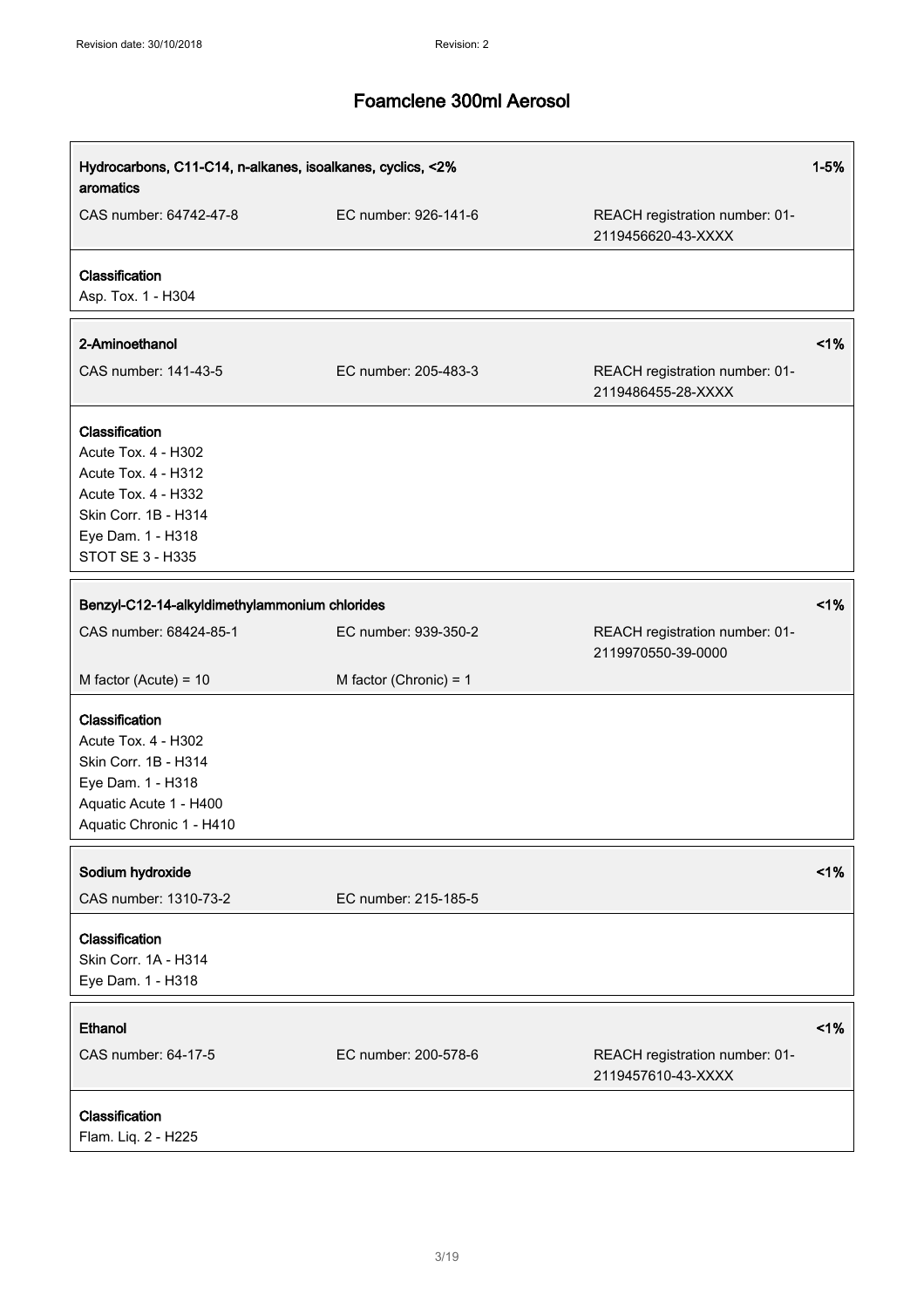| 2,6-Di-tert-butyl-p-cresol                                                  |                          | $1\%$ |
|-----------------------------------------------------------------------------|--------------------------|-------|
| CAS number: 128-37-0                                                        | EC number: 204-881-4     |       |
| M factor (Acute) = $1$                                                      | M factor (Chronic) = $1$ |       |
| <b>Classification</b><br>Aquatic Acute 1 - H400<br>Aquatic Chronic 1 - H410 |                          |       |
| The full text for all hazard statements is displayed in Section 16.         |                          |       |

## SECTION 4: First aid measures

| 4.1. Description of first aid measures                                          |                                                                                                                                                                                                                                                                                                                                                                                                                                                                                                                                                                                                                                                                                                                    |  |
|---------------------------------------------------------------------------------|--------------------------------------------------------------------------------------------------------------------------------------------------------------------------------------------------------------------------------------------------------------------------------------------------------------------------------------------------------------------------------------------------------------------------------------------------------------------------------------------------------------------------------------------------------------------------------------------------------------------------------------------------------------------------------------------------------------------|--|
| <b>General information</b>                                                      | Get medical attention immediately. Show this Safety Data Sheet to the medical personnel.                                                                                                                                                                                                                                                                                                                                                                                                                                                                                                                                                                                                                           |  |
| Inhalation                                                                      | Remove affected person from source of contamination. Move affected person to fresh air and<br>keep warm and at rest in a position comfortable for breathing. Maintain an open airway.<br>Loosen tight clothing such as collar, tie or belt. When breathing is difficult, properly trained<br>personnel may assist affected person by administering oxygen. Place unconscious person on<br>their side in the recovery position and ensure breathing can take place.                                                                                                                                                                                                                                                 |  |
| Ingestion                                                                       | Rinse mouth thoroughly with water. Remove any dentures. Give a few small glasses of water<br>or milk to drink. Stop if the affected person feels sick as vomiting may be dangerous. Do not<br>induce vomiting unless under the direction of medical personnel. If vomiting occurs, the head<br>should be kept low so that vomit does not enter the lungs. Never give anything by mouth to an<br>unconscious person. Move affected person to fresh air and keep warm and at rest in a<br>position comfortable for breathing. Place unconscious person on their side in the recovery<br>position and ensure breathing can take place. Maintain an open airway. Loosen tight clothing<br>such as collar, tie or belt. |  |
| Skin contact                                                                    | Rinse with water.                                                                                                                                                                                                                                                                                                                                                                                                                                                                                                                                                                                                                                                                                                  |  |
| Eye contact                                                                     | Rinse immediately with plenty of water. Remove any contact lenses and open eyelids wide<br>apart. Continue to rinse for at least 10 minutes.                                                                                                                                                                                                                                                                                                                                                                                                                                                                                                                                                                       |  |
| <b>Protection of first aiders</b>                                               | First aid personnel should wear appropriate protective equipment during any rescue.                                                                                                                                                                                                                                                                                                                                                                                                                                                                                                                                                                                                                                |  |
|                                                                                 | 4.2. Most important symptoms and effects, both acute and delayed                                                                                                                                                                                                                                                                                                                                                                                                                                                                                                                                                                                                                                                   |  |
| <b>General information</b>                                                      | See Section 11 for additional information on health hazards. The severity of the symptoms<br>described will vary dependent on the concentration and the length of exposure.                                                                                                                                                                                                                                                                                                                                                                                                                                                                                                                                        |  |
| Inhalation                                                                      | Spray/mists may cause respiratory tract irritation.                                                                                                                                                                                                                                                                                                                                                                                                                                                                                                                                                                                                                                                                |  |
| Ingestion                                                                       | Due to the physical nature of this product, it is unlikely that ingestion will occur.                                                                                                                                                                                                                                                                                                                                                                                                                                                                                                                                                                                                                              |  |
| Skin contact                                                                    | Repeated exposure may cause skin dryness or cracking.                                                                                                                                                                                                                                                                                                                                                                                                                                                                                                                                                                                                                                                              |  |
| Eye contact                                                                     | May be slightly irritating to eyes. May cause discomfort.                                                                                                                                                                                                                                                                                                                                                                                                                                                                                                                                                                                                                                                          |  |
| 4.3. Indication of any immediate medical attention and special treatment needed |                                                                                                                                                                                                                                                                                                                                                                                                                                                                                                                                                                                                                                                                                                                    |  |
| Notes for the doctor                                                            | Treat symptomatically.                                                                                                                                                                                                                                                                                                                                                                                                                                                                                                                                                                                                                                                                                             |  |
| <b>SECTION 5: Firefighting measures</b>                                         |                                                                                                                                                                                                                                                                                                                                                                                                                                                                                                                                                                                                                                                                                                                    |  |

### 5.1. Extinguishing media

Suitable extinguishing media The product is flammable. Extinguish with alcohol-resistant foam, carbon dioxide, dry powder or water fog. Use fire-extinguishing media suitable for the surrounding fire.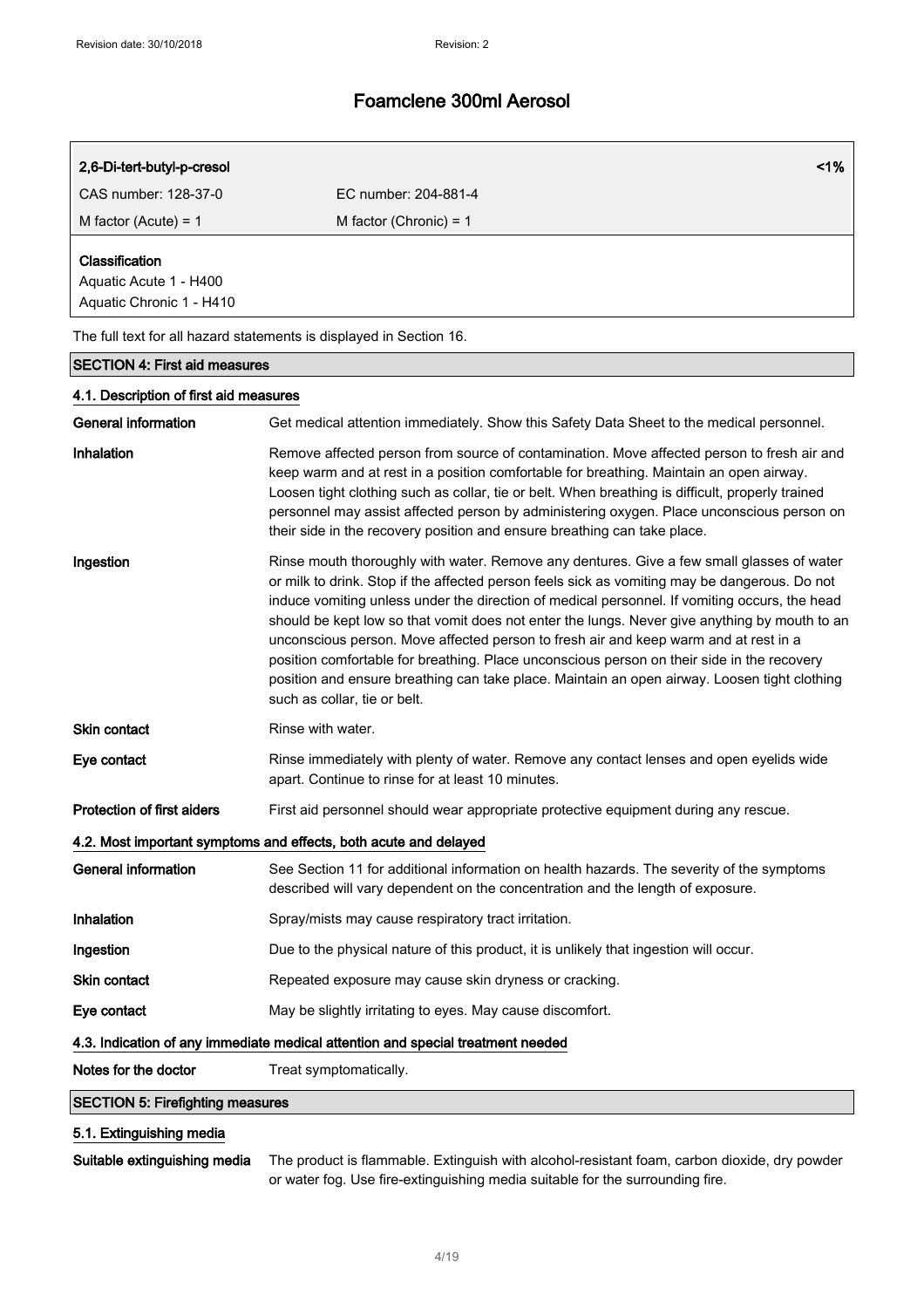| Unsuitable extinguishing<br>media                          | Do not use water jet as an extinguisher, as this will spread the fire.                                                                                                                                                                                                                                                                                                                                                                                                                                                                                                                                                                                                                                                  |
|------------------------------------------------------------|-------------------------------------------------------------------------------------------------------------------------------------------------------------------------------------------------------------------------------------------------------------------------------------------------------------------------------------------------------------------------------------------------------------------------------------------------------------------------------------------------------------------------------------------------------------------------------------------------------------------------------------------------------------------------------------------------------------------------|
| 5.2. Special hazards arising from the substance or mixture |                                                                                                                                                                                                                                                                                                                                                                                                                                                                                                                                                                                                                                                                                                                         |
| <b>Specific hazards</b>                                    | Containers can burst violently or explode when heated, due to excessive pressure build-up. If<br>aerosol cans are ruptured, care should be taken due to the rapid escape of the pressurised<br>contents and propellant.                                                                                                                                                                                                                                                                                                                                                                                                                                                                                                 |
| Hazardous combustion<br>products                           | Thermal decomposition or combustion products may include the following substances:<br>Harmful gases or vapours.                                                                                                                                                                                                                                                                                                                                                                                                                                                                                                                                                                                                         |
| 5.3. Advice for firefighters                               |                                                                                                                                                                                                                                                                                                                                                                                                                                                                                                                                                                                                                                                                                                                         |
| Protective actions during<br>firefighting                  | Avoid breathing fire gases or vapours. Evacuate area. Cool containers exposed to heat with<br>water spray and remove them from the fire area if it can be done without risk. Cool containers<br>exposed to flames with water until well after the fire is out. If a leak or spill has not ignited, use<br>water spray to disperse vapours and protect men stopping the leak. Control run-off water by<br>containing and keeping it out of sewers and watercourses. If risk of water pollution occurs,<br>notify appropriate authorities.                                                                                                                                                                                |
| Special protective equipment<br>for firefighters           | Wear positive-pressure self-contained breathing apparatus (SCBA) and appropriate protective<br>clothing. Firefighter's clothing conforming to European standard EN469 (including helmets,<br>protective boots and gloves) will provide a basic level of protection for chemical incidents.                                                                                                                                                                                                                                                                                                                                                                                                                              |
| <b>SECTION 6: Accidental release measures</b>              |                                                                                                                                                                                                                                                                                                                                                                                                                                                                                                                                                                                                                                                                                                                         |
|                                                            | 6.1. Personal precautions, protective equipment and emergency procedures                                                                                                                                                                                                                                                                                                                                                                                                                                                                                                                                                                                                                                                |
| Personal precautions                                       | No action shall be taken without appropriate training or involving any personal risk. Keep<br>unnecessary and unprotected personnel away from the spillage. Wear protective clothing as<br>described in Section 8 of this safety data sheet. Follow precautions for safe handling<br>described in this safety data sheet. Wash thoroughly after dealing with a spillage. Ensure<br>procedures and training for emergency decontamination and disposal are in place. Do not<br>touch or walk into spilled material. Evacuate area. Risk of explosion. Provide adequate<br>ventilation. No smoking, sparks, flames or other sources of ignition near spillage. Promptly<br>remove any clothing that becomes contaminated. |
| 6.2. Environmental precautions                             |                                                                                                                                                                                                                                                                                                                                                                                                                                                                                                                                                                                                                                                                                                                         |
| <b>Environmental precautions</b>                           | Avoid discharge into drains or watercourses or onto the ground.                                                                                                                                                                                                                                                                                                                                                                                                                                                                                                                                                                                                                                                         |
| 6.3. Methods and material for containment and cleaning up  |                                                                                                                                                                                                                                                                                                                                                                                                                                                                                                                                                                                                                                                                                                                         |
| Methods for cleaning up                                    | Wear protective clothing as described in Section 8 of this safety data sheet. Clear up spills<br>immediately and dispose of waste safely. Eliminate all ignition sources if safe to do so. No<br>smoking, sparks, flames or other sources of ignition near spillage. If aerosol cans are<br>ruptured, care should be taken due to the rapid escape of the pressurised contents and<br>propellant. Do not allow material to enter confined spaces, due to the risk of explosion. Flush<br>contaminated area with plenty of water. Wash thoroughly after dealing with a spillage. For<br>waste disposal, see Section 13.                                                                                                  |
| 6.4. Reference to other sections                           |                                                                                                                                                                                                                                                                                                                                                                                                                                                                                                                                                                                                                                                                                                                         |
| Reference to other sections                                | For personal protection, see Section 8. See Section 11 for additional information on health<br>hazards. See Section 12 for additional information on ecological hazards. For waste disposal,<br>see Section 13.                                                                                                                                                                                                                                                                                                                                                                                                                                                                                                         |
| <b>SECTION 7: Handling and storage</b>                     |                                                                                                                                                                                                                                                                                                                                                                                                                                                                                                                                                                                                                                                                                                                         |

## 7.1. Precautions for safe handling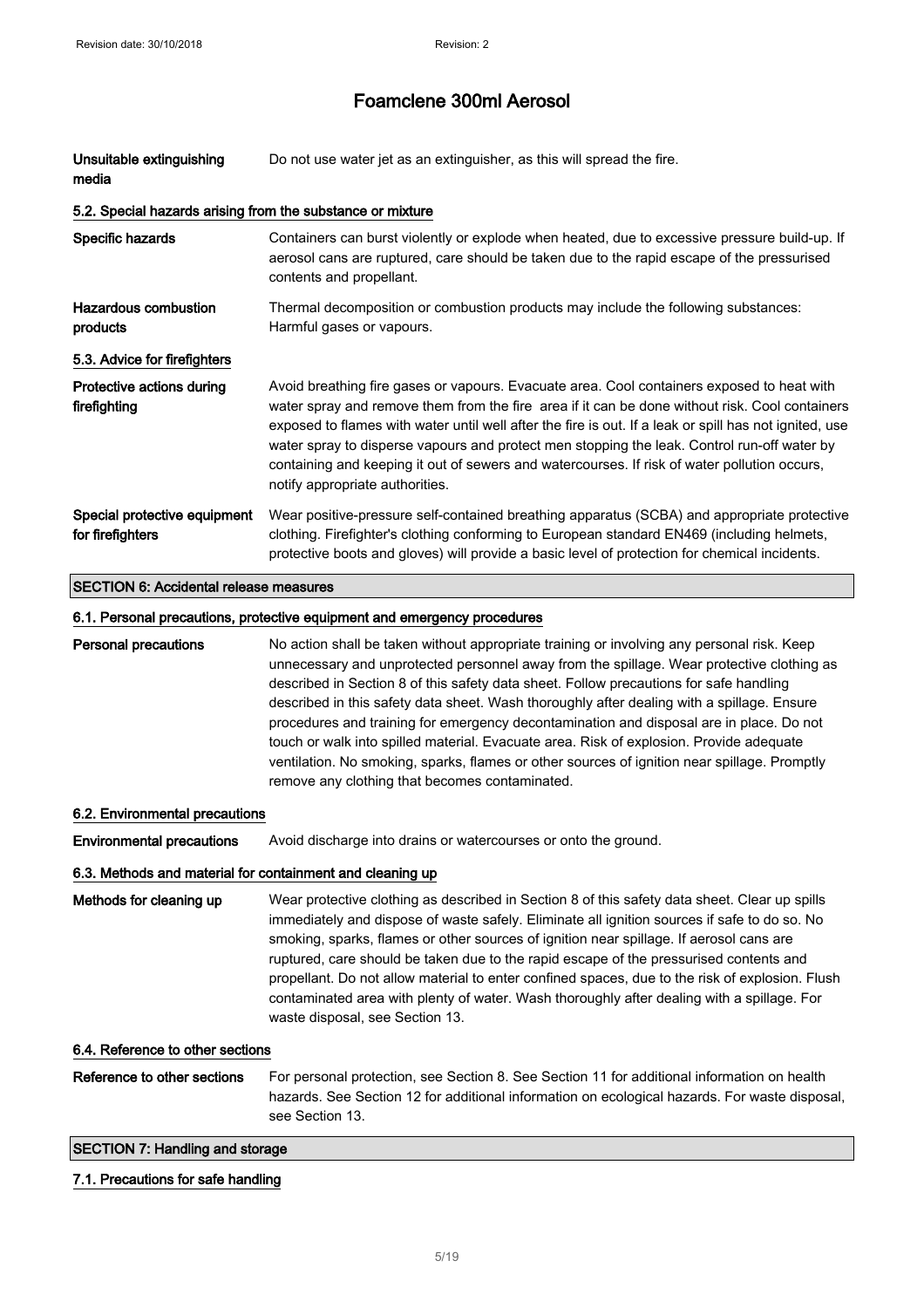| Usage precautions                         | Read and follow manufacturer's recommendations. Wear protective clothing as described in<br>Section 8 of this safety data sheet. Keep away from food, drink and animal feeding stuffs.<br>Avoid exposing aerosol containers to high temperatures or direct sunlight. The product is<br>flammable. Keep away from heat, hot surfaces, sparks, open flames and other ignition<br>sources. No smoking. Do not handle until all safety precautions have been read and<br>understood. Do not handle broken packages without protective equipment. Do not spray on<br>an open flame or other ignition source. Do not pierce or burn, even after use. Avoid contact<br>with eyes. Avoid inhalation of vapours and spray/mists. |  |  |
|-------------------------------------------|-------------------------------------------------------------------------------------------------------------------------------------------------------------------------------------------------------------------------------------------------------------------------------------------------------------------------------------------------------------------------------------------------------------------------------------------------------------------------------------------------------------------------------------------------------------------------------------------------------------------------------------------------------------------------------------------------------------------------|--|--|
| Advice on general<br>occupational hygiene | Wash promptly if skin becomes contaminated. Take off contaminated clothing. Wash<br>contaminated clothing before reuse. Do not eat, drink or smoke when using this product.<br>Wash at the end of each work shift and before eating, smoking and using the toilet. Change<br>work clothing daily before leaving workplace.                                                                                                                                                                                                                                                                                                                                                                                              |  |  |
|                                           | 7.2. Conditions for safe storage, including any incompatibilities                                                                                                                                                                                                                                                                                                                                                                                                                                                                                                                                                                                                                                                       |  |  |
| Storage precautions                       | Keep away from heat, sparks and open flame. Keep container tightly closed, in a cool, well<br>ventilated place. Keep containers upright. Protect containers from damage. Protect from<br>sunlight. Do not store near heat sources or expose to high temperatures. Do not expose to<br>temperatures exceeding 50°C/122°F. Bund storage facilities to prevent soil and water<br>pollution in the event of spillage. The storage area floor should be leak-tight, jointless and not<br>absorbent.                                                                                                                                                                                                                          |  |  |
| Storage class                             | Chemical storage.                                                                                                                                                                                                                                                                                                                                                                                                                                                                                                                                                                                                                                                                                                       |  |  |
| 7.3. Specific end use(s)                  |                                                                                                                                                                                                                                                                                                                                                                                                                                                                                                                                                                                                                                                                                                                         |  |  |
| Specific end use(s)                       | The identified uses for this product are detailed in Section 1.2.                                                                                                                                                                                                                                                                                                                                                                                                                                                                                                                                                                                                                                                       |  |  |
|                                           |                                                                                                                                                                                                                                                                                                                                                                                                                                                                                                                                                                                                                                                                                                                         |  |  |

### SECTION 8: Exposure controls/Personal protection

#### 8.1. Control parameters

#### Occupational exposure limits

### Petroleum gases, liquefied

Long-term exposure limit (8-hour TWA): WEL 1000 ppm 1750 mg/m<sup>3</sup> Short-term exposure limit (15-minute): WEL 1250 ppm 2180 mg/m<sup>3</sup>

### Propan-2-ol

Long-term exposure limit (8-hour TWA): WEL 400 ppm 999 mg/m<sup>3</sup> Short-term exposure limit (15-minute): WEL 500 ppm 1250 mg/m<sup>3</sup>

#### 2-Butoxyethanol

Long-term exposure limit (8-hour TWA): WEL 25 ppm 123 mg/m<sup>3</sup> Short-term exposure limit (15-minute): WEL 50 ppm 246 mg/m<sup>3</sup> Sk

#### 2-Aminoethanol

Long-term exposure limit (8-hour TWA): WEL 1 ppm 2.5 mg/m<sup>3</sup> Short-term exposure limit (15-minute): WEL 3 ppm 7.6 mg/m<sup>3</sup> Sk

### Sodium hydroxide

Short-term exposure limit (15-minute): WEL 2 mg/m<sup>3</sup>

#### Ethanol

Long-term exposure limit (8-hour TWA): WEL 1000 ppm 1920 mg/m<sup>3</sup>

#### 2,6-Di-tert-butyl-p-cresol

Long-term exposure limit (8-hour TWA): WEL 10 mg/m<sup>3</sup>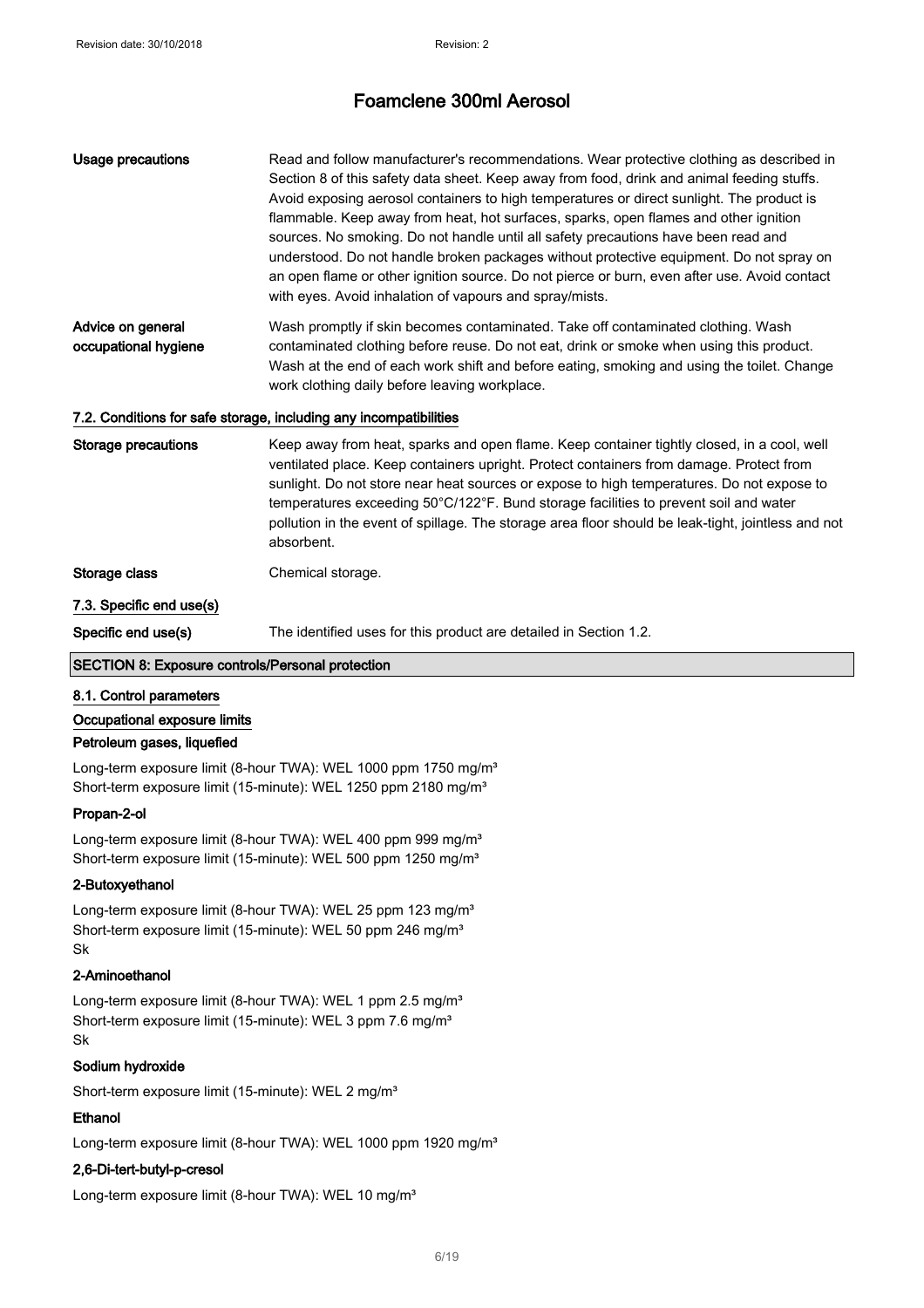WEL = Workplace Exposure Limit Sk = Can be absorbed through the skin.

#### 8.2. Exposure controls

### Protective equipment Appropriate engineering controls Provide adequate ventilation. Personal, workplace environment or biological monitoring may be required to determine the effectiveness of the ventilation or other control measures and/or the necessity to use respiratory protective equipment. Use process enclosures, local exhaust ventilation or other engineering controls as the primary means to minimise worker exposure. Personal protective equipment should only be used if worker exposure cannot be controlled adequately by the engineering control measures. Ensure control measures are regularly inspected and maintained. Ensure operatives are trained to minimise exposure. Eye/face protection Eyewear complying with an approved standard should be worn if a risk assessment indicates eye contact is possible. Personal protective equipment for eye and face protection should comply with European Standard EN166. Unless the assessment indicates a higher degree of protection is required, the following protection should be worn: Tight-fitting safety glasses. Hand protection No specific requirements are anticipated under normal conditions of use. Chemical-resistant, impervious gloves complying with an approved standard should be worn if a risk assessment indicates skin contact is possible. The most suitable glove should be chosen in consultation with the glove supplier/manufacturer, who can provide information about the breakthrough time of the glove material. To protect hands from chemicals, gloves should comply with European Standard EN374. Considering the data specified by the glove manufacturer, check during use that the gloves are retaining their protective properties and change them as soon as any deterioration is detected. Frequent changes are recommended. Other skin and body protection Appropriate footwear and additional protective clothing complying with an approved standard should be worn if a risk assessment indicates skin contamination is possible. Hygiene measures Provide eyewash station. Contaminated work clothing should not be allowed out of the workplace. Wash contaminated clothing before reuse. Clean equipment and the work area every day. Good personal hygiene procedures should be implemented. Wash at the end of each work shift and before eating, smoking and using the toilet. When using do not eat, drink or smoke. Preventive industrial medical examinations should be carried out. Warn cleaning personnel of any hazardous properties of the product. Respiratory protection No specific requirements are anticipated under normal conditions of use. Respiratory protection complying with an approved standard should be worn if a risk assessment indicates inhalation of contaminants is possible. Ensure all respiratory protective equipment is suitable for its intended use and is 'CE'-marked. Check that the respirator fits tightly and the filter is changed regularly. Half mask and quarter mask respirators with replaceable filter cartridges should comply with European Standard EN140. Environmental exposure controls Keep container tightly sealed when not in use. SECTION 9: Physical and chemical properties

#### 9.1. Information on basic physical and chemical properties

| Appearance | Aerosol.           |
|------------|--------------------|
| Colour     | No data available. |
| Odour      | Lemon.             |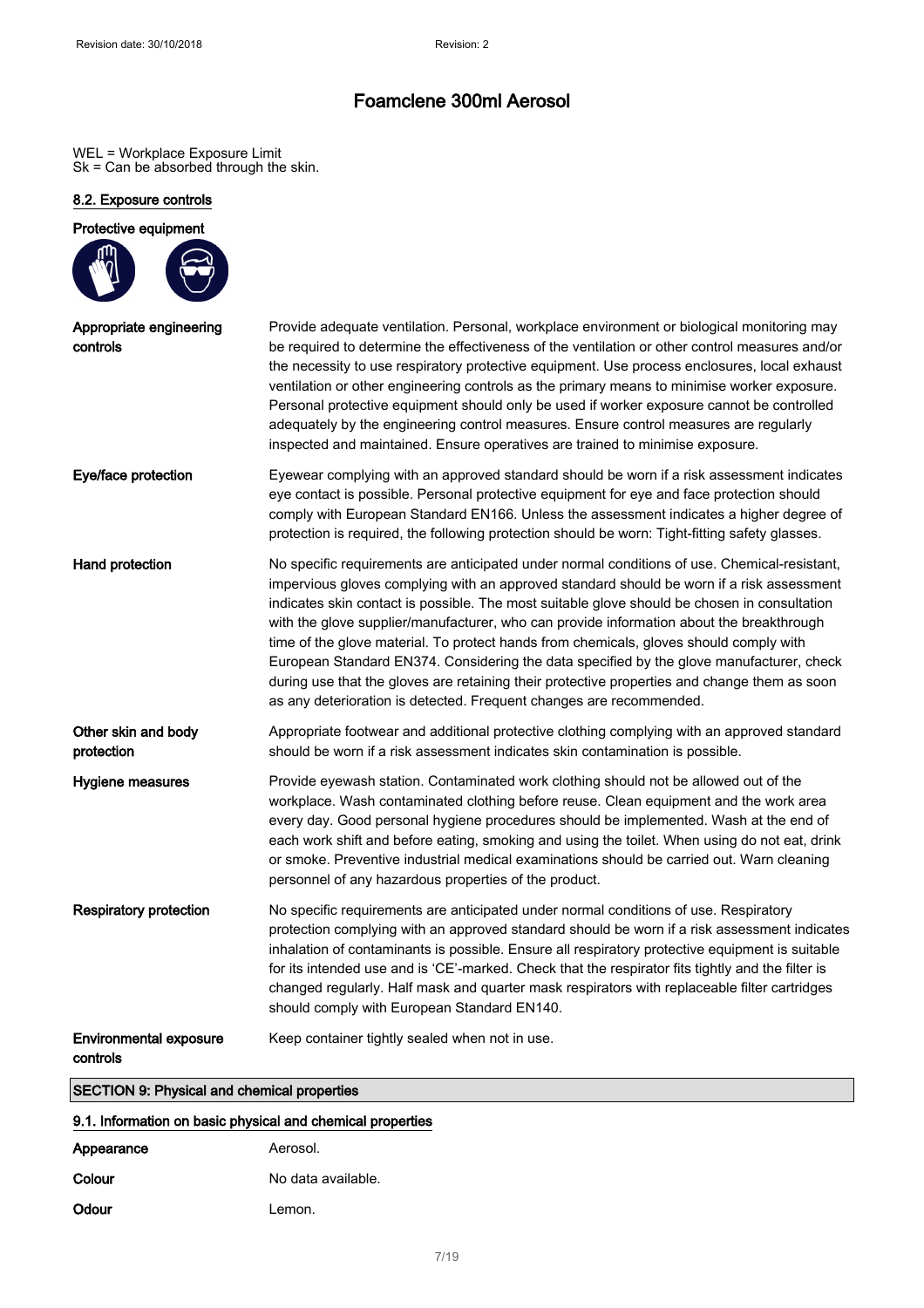| <b>Odour threshold</b>                          | Not available.                                                                                                           |  |
|-------------------------------------------------|--------------------------------------------------------------------------------------------------------------------------|--|
| pH                                              | pH (concentrated solution): 7-8                                                                                          |  |
| <b>Melting point</b>                            | Not available.                                                                                                           |  |
| Initial boiling point and range                 | Not available.                                                                                                           |  |
| Flash point                                     | Technically not feasible.                                                                                                |  |
| <b>Evaporation rate</b>                         | Not available.                                                                                                           |  |
| Flammability (solid, gas)                       | No specific test data are available. Extremely flammable aerosol.                                                        |  |
| Upper/lower flammability or<br>explosive limits | Not available.                                                                                                           |  |
| Vapour pressure                                 | Not available.                                                                                                           |  |
| Vapour density                                  | Not available.                                                                                                           |  |
| <b>Relative density</b>                         | Not available.                                                                                                           |  |
| <b>Bulk density</b>                             | 0.895 kg/l                                                                                                               |  |
| Solubility(ies)                                 | Soluble in water.                                                                                                        |  |
| <b>Partition coefficient</b>                    | Not available.                                                                                                           |  |
| Auto-ignition temperature                       | Not available.                                                                                                           |  |
| <b>Decomposition Temperature</b>                | Not available.                                                                                                           |  |
| <b>Viscosity</b>                                | Not available.                                                                                                           |  |
| <b>Explosive properties</b>                     | Not considered to be explosive.                                                                                          |  |
| <b>Oxidising properties</b>                     | Does not meet the criteria for classification as oxidising.                                                              |  |
| 9.2. Other information                          |                                                                                                                          |  |
| Other information                               | No information required.                                                                                                 |  |
| <b>SECTION 10: Stability and reactivity</b>     |                                                                                                                          |  |
| 10.1. Reactivity                                |                                                                                                                          |  |
| <b>Reactivity</b>                               | There are no known reactivity hazards associated with this product.                                                      |  |
| 10.2. Chemical stability                        |                                                                                                                          |  |
| <b>Stability</b>                                | Stable at normal ambient temperatures and when used as recommended. Stable under the<br>prescribed storage conditions.   |  |
| 10.3. Possibility of hazardous reactions        |                                                                                                                          |  |
| Possibility of hazardous<br>reactions           | None known.                                                                                                              |  |
| 10.4. Conditions to avoid                       |                                                                                                                          |  |
| Conditions to avoid                             | Avoid exposing aerosol containers to high temperatures or direct sunlight. Pressurised<br>container: may burst if heated |  |
| 10.5. Incompatible materials                    |                                                                                                                          |  |
| Materials to avoid                              | No specific material or group of materials is likely to react with the product to produce a<br>hazardous situation.      |  |
| 10.6. Hazardous decomposition products          |                                                                                                                          |  |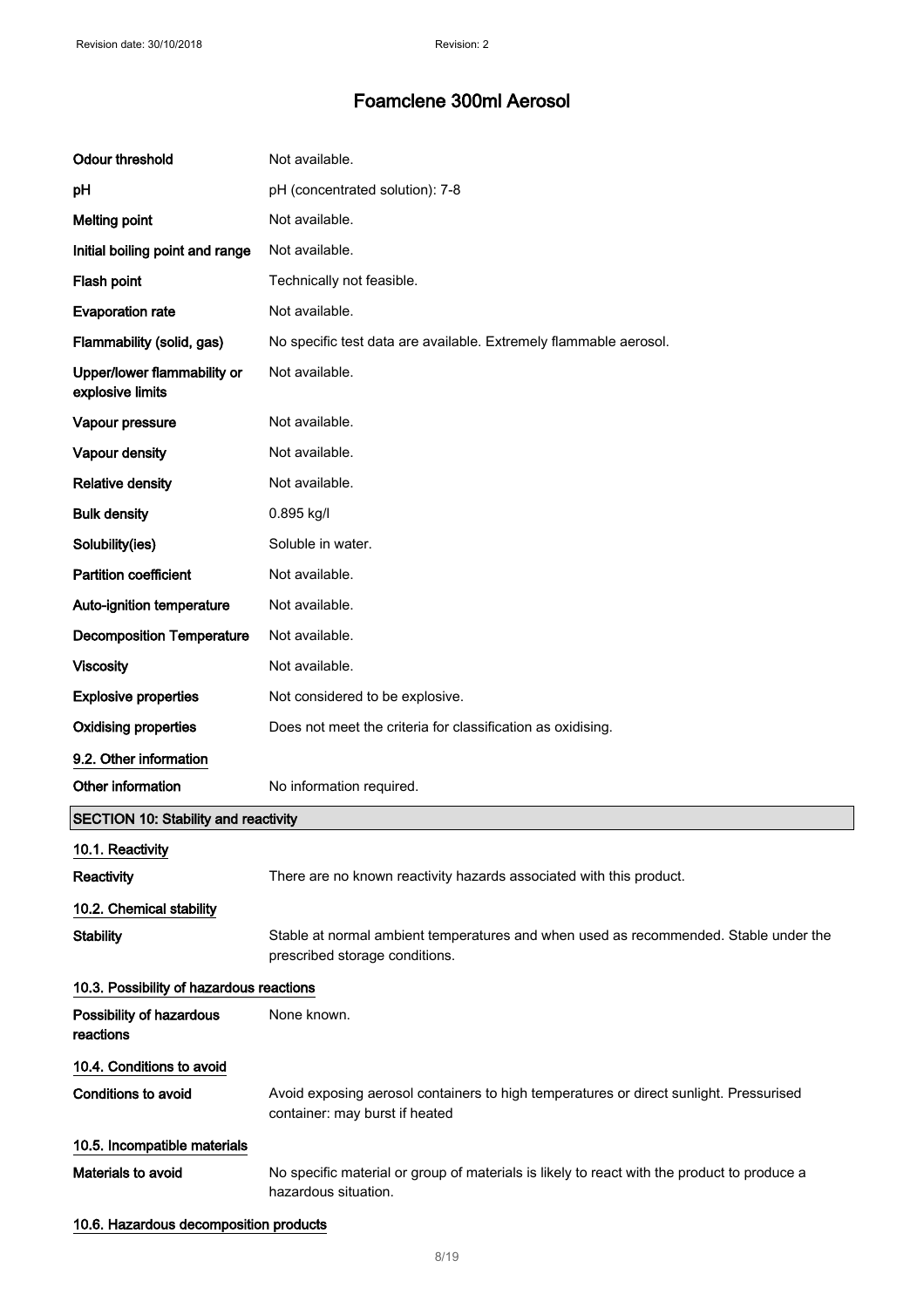Hazardous decomposition products Does not decompose when used and stored as recommended. Thermal decomposition or combustion products may include the following substances: Harmful gases or vapours.

| <b>SECTION 11: Toxicological information</b>       |                                                                                                                |  |
|----------------------------------------------------|----------------------------------------------------------------------------------------------------------------|--|
| 11.1. Information on toxicological effects         |                                                                                                                |  |
| Acute toxicity - oral                              |                                                                                                                |  |
| Notes (oral LD <sub>50</sub> )                     | Based on available data the classification criteria are not met.                                               |  |
| ATE oral (mg/kg)                                   | 158,859.06                                                                                                     |  |
| Acute toxicity - dermal                            |                                                                                                                |  |
| Notes (dermal LD <sub>50</sub> )                   | Based on available data the classification criteria are not met.                                               |  |
| ATE dermal (mg/kg)                                 | 100,083.03                                                                                                     |  |
| Acute toxicity - inhalation                        |                                                                                                                |  |
| Notes (inhalation LC <sub>50</sub> )               | Based on available data the classification criteria are not met.                                               |  |
| ATE inhalation (vapours mg/l)                      | 1,000.83                                                                                                       |  |
| Skin corrosion/irritation                          |                                                                                                                |  |
| Animal data                                        | Based on available data the classification criteria are not met.                                               |  |
| Serious eye damage/irritation                      |                                                                                                                |  |
| Serious eye damage/irritation                      | Based on available data the classification criteria are not met.                                               |  |
| <b>Respiratory sensitisation</b>                   |                                                                                                                |  |
| Respiratory sensitisation                          | Based on available data the classification criteria are not met.                                               |  |
| <b>Skin sensitisation</b>                          |                                                                                                                |  |
| <b>Skin sensitisation</b>                          | Based on available data the classification criteria are not met.                                               |  |
| Germ cell mutagenicity                             |                                                                                                                |  |
| Genotoxicity - in vitro                            | Based on available data the classification criteria are not met.                                               |  |
| Carcinogenicity                                    |                                                                                                                |  |
| Carcinogenicity                                    | Based on available data the classification criteria are not met.                                               |  |
| <b>IARC carcinogenicity</b>                        | Contains a substance/a group of substances which may cause cancer. IARC Group 1<br>Carcinogenic to humans.     |  |
| Reproductive toxicity                              |                                                                                                                |  |
|                                                    | Reproductive toxicity - fertility Based on available data the classification criteria are not met.             |  |
| Reproductive toxicity -<br>development             | Based on available data the classification criteria are not met.                                               |  |
| Specific target organ toxicity - single exposure   |                                                                                                                |  |
| STOT - single exposure                             | Not classified as a specific target organ toxicant after a single exposure.                                    |  |
| Specific target organ toxicity - repeated exposure |                                                                                                                |  |
| STOT - repeated exposure                           | Not classified as a specific target organ toxicant after repeated exposure.                                    |  |
| <b>Aspiration hazard</b>                           |                                                                                                                |  |
| <b>Aspiration hazard</b>                           | Based on available data the classification criteria are not met.                                               |  |
| <b>General information</b>                         | The severity of the symptoms described will vary dependent on the concentration and the<br>length of exposure. |  |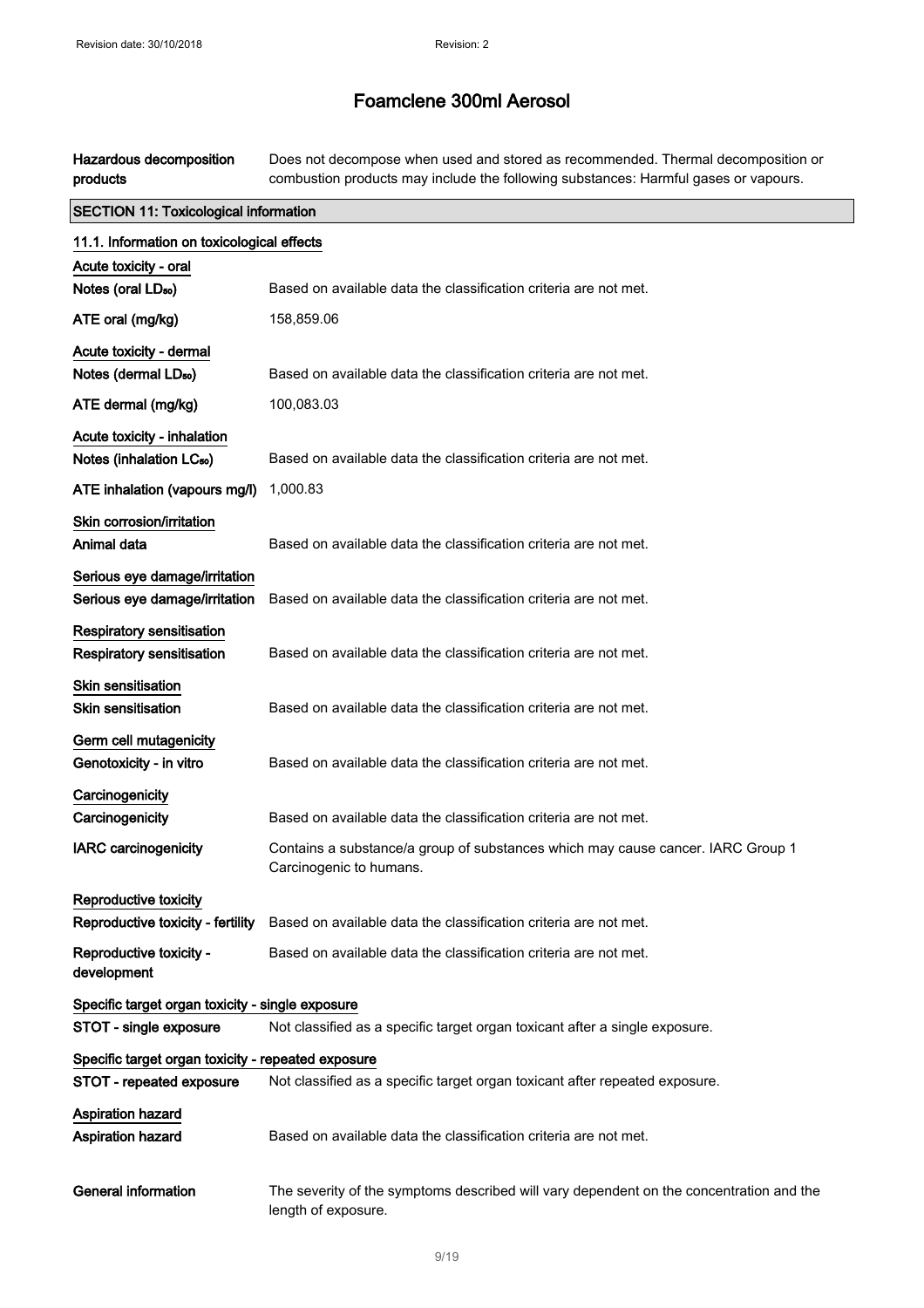| Inhalation          | Spray/mists may cause respiratory tract irritation.                                   |
|---------------------|---------------------------------------------------------------------------------------|
| Ingestion           | Due to the physical nature of this product, it is unlikely that ingestion will occur. |
| <b>Skin contact</b> | Repeated exposure may cause skin dryness or cracking.                                 |
| Eye contact         | May be slightly irritating to eyes. May cause discomfort.                             |
| Route of exposure   | Inhalation Skin and/or eye contact                                                    |
| Target organs       | No specific target organs known.                                                      |

### Toxicological information on ingredients.

### Petroleum gases, liquefied

| <b>Toxicological effects</b>                       | Not regarded as a health hazard under current legislation.                                                                                                        |
|----------------------------------------------------|-------------------------------------------------------------------------------------------------------------------------------------------------------------------|
| Germ cell mutagenicity                             |                                                                                                                                                                   |
| Genotoxicity - in vitro                            | Chromosome aberration: Negative. REACH dossier information. Based on available<br>data the classification criteria are not met.                                   |
| Genotoxicity - in vivo                             | Chromosome aberration: Negative. REACH dossier information. Based on available<br>data the classification criteria are not met.                                   |
| Carcinogenicity                                    |                                                                                                                                                                   |
| Carcinogenicity                                    | NOAEL 10000 ppm, Inhalation, Mouse REACH dossier information. Based on<br>available data the classification criteria are not met.                                 |
| Reproductive toxicity                              |                                                                                                                                                                   |
| Reproductive toxicity -<br>fertility               | Fertility - NOAEC 9000 ppm, Inhalation, Rat F1 REACH dossier information. Based<br>on available data the classification criteria are not met.                     |
| Reproductive toxicity -<br>development             | Developmental toxicity: - NOAEC: 10426 ppm, Inhalation, Rat REACH dossier<br>information. Based on available data the classification criteria are not met.        |
| Specific target organ toxicity - repeated exposure |                                                                                                                                                                   |
|                                                    | STOT - repeated exposure NOAEC 10000 ppmV/4hr/day, Inhalation, Rat REACH dossier information. Based<br>on available data the classification criteria are not met. |
|                                                    | Propan-2-ol                                                                                                                                                       |
| Acute toxicity - dermal                            |                                                                                                                                                                   |
| Notes (dermal LD <sub>50</sub> )                   | LD <sub>50</sub> 5840 mg/kg, Oral, Rat REACH dossier information. Based on available data<br>the classification criteria are not met.                             |
| Skin corrosion/irritation                          |                                                                                                                                                                   |
| Animal data                                        | Primary dermal irritation index: 0 REACH dossier information. Based on available<br>data the classification criteria are not met.                                 |
| Serious eye damage/irritation                      |                                                                                                                                                                   |
| Serious eye<br>damage/irritation                   | Dose: 0.1 mL, 1 second, Rabbit Causes serious eye irritation.                                                                                                     |
| Skin sensitisation                                 |                                                                                                                                                                   |
| <b>Skin sensitisation</b>                          | Buehler test - Guinea pig: Not sensitising. REACH dossier information. Based on<br>available data the classification criteria are not met.                        |
| Germ cell mutagenicity                             |                                                                                                                                                                   |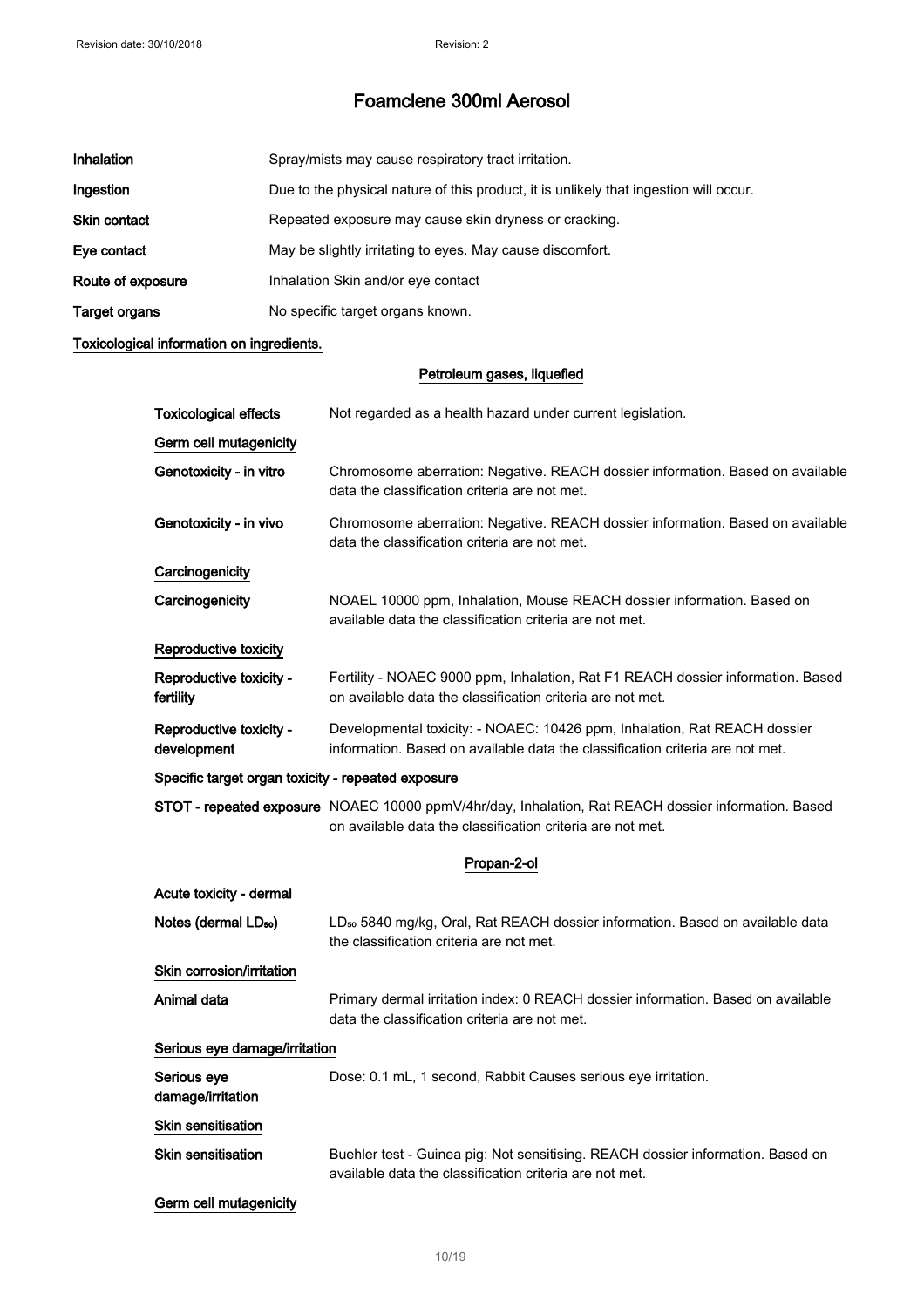| Genotoxicity - in vitro                            | Gene mutation: Negative. REACH dossier information. Based on available data the<br>classification criteria are not met.                                 |
|----------------------------------------------------|---------------------------------------------------------------------------------------------------------------------------------------------------------|
| Genotoxicity - in vivo                             | Chromosome aberration: Negative. REACH dossier information. Based on available<br>data the classification criteria are not met.                         |
| Carcinogenicity                                    |                                                                                                                                                         |
| Carcinogenicity                                    | NOAEL 5000 ppm, Inhalation, Rat REACH dossier information. Based on available<br>data the classification criteria are not met.                          |
| <b>IARC</b> carcinogenicity                        | IARC Group 3 Not classifiable as to its carcinogenicity to humans.                                                                                      |
| Specific target organ toxicity - single exposure   |                                                                                                                                                         |
| STOT - single exposure                             | STOT SE 3 - H336 May cause drowsiness or dizziness.                                                                                                     |
| <b>Target organs</b>                               | Central nervous system                                                                                                                                  |
| Specific target organ toxicity - repeated exposure |                                                                                                                                                         |
|                                                    | STOT - repeated exposure NOAEC 5000 ppm, Inhalation, Rat REACH dossier information. Based on available<br>data the classification criteria are not met. |
|                                                    | 2-Butoxyethanol                                                                                                                                         |
| Acute toxicity - oral                              |                                                                                                                                                         |
| Acute toxicity oral (LD <sub>50</sub><br>mg/kg)    | 1,746.0                                                                                                                                                 |
| <b>Species</b>                                     | Rat                                                                                                                                                     |
| Notes (oral LD <sub>50</sub> )                     | REACH dossier information. Harmful if swallowed.                                                                                                        |
| ATE oral (mg/kg)                                   | 1,746.0                                                                                                                                                 |
| Acute toxicity - dermal                            |                                                                                                                                                         |
| Notes (dermal LD <sub>50</sub> )                   | cATpE: Converted Acute Toxicity Point Estimate. Harmful in contact with skin.                                                                           |
| ATE dermal (mg/kg)                                 | 1,100.0                                                                                                                                                 |
| Acute toxicity - inhalation                        |                                                                                                                                                         |
| Notes (inhalation LC <sub>50</sub> )               | cATpE: Converted Acute Toxicity Point Estimate. Harmful if inhaled.                                                                                     |
| <b>ATE inhalation (vapours</b><br>mg/l)            | 11.0                                                                                                                                                    |
| Skin corrosion/irritation                          |                                                                                                                                                         |
| Animal data                                        | Dose: 0.5 mL, 4 hours, Rabbit Erythema/eschar score: Well defined erythema (2).<br>Oedema score: No oedema (0). REACH dossier information. Irritating.  |
| Serious eye damage/irritation                      |                                                                                                                                                         |
| Serious eye<br>damage/irritation                   | Dose: 0.1 mL, 24 hours, Rabbit Causes serious eye irritation.                                                                                           |
| Skin sensitisation                                 |                                                                                                                                                         |
| <b>Skin sensitisation</b>                          | Guinea pig maximization test (GPMT) - Guinea pig: Not sensitising. REACH dossier                                                                        |

Germ cell mutagenicity

information. Based on available data the classification criteria are not met.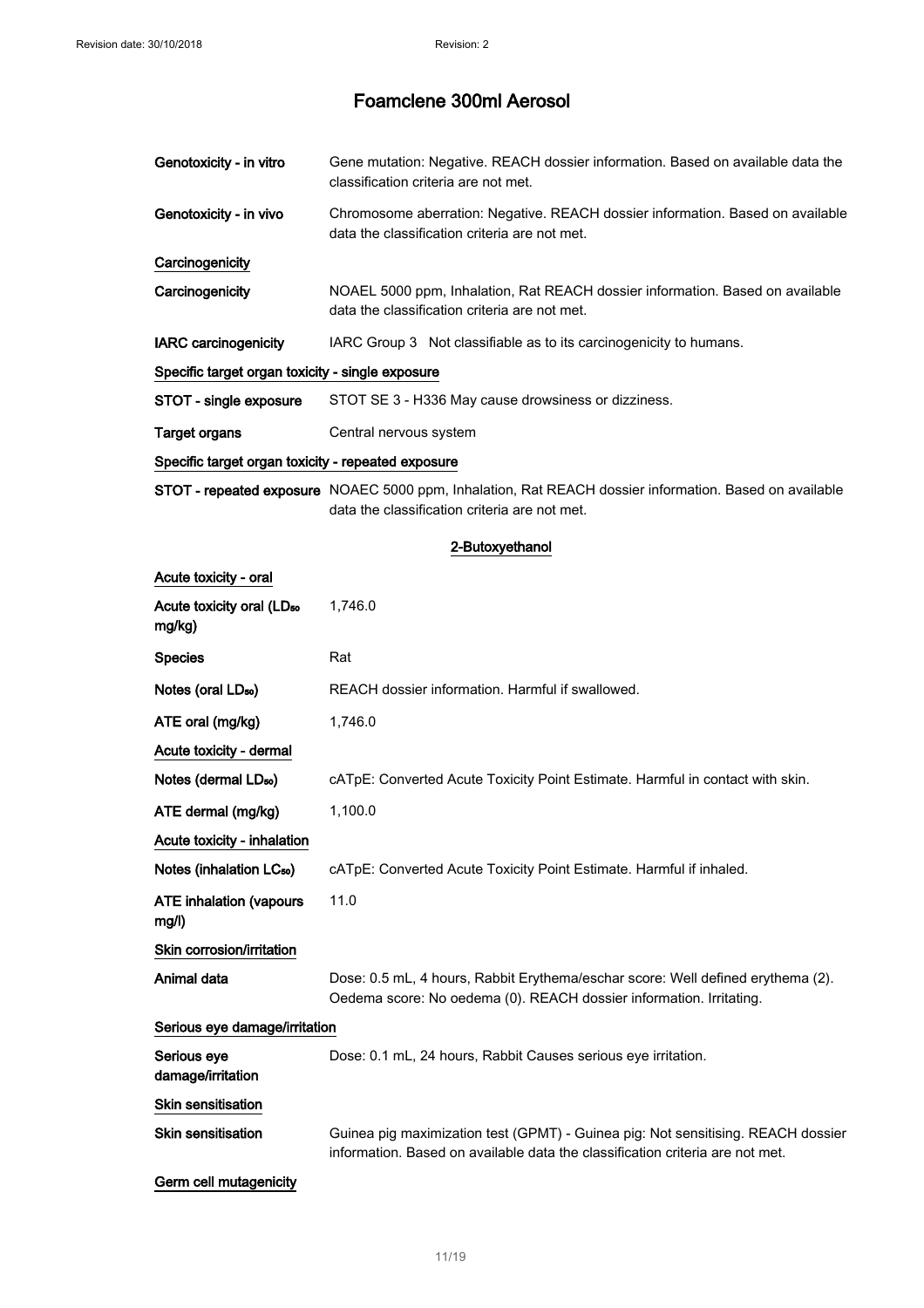| Genotoxicity - in vitro                            | Gene mutation: Negative. REACH dossier information. Based on available data the<br>classification criteria are not met.                                                                                                           |
|----------------------------------------------------|-----------------------------------------------------------------------------------------------------------------------------------------------------------------------------------------------------------------------------------|
| Genotoxicity - in vivo                             | Chromosome aberration: Negative. REACH dossier information. Based on available<br>data the classification criteria are not met.                                                                                                   |
| Carcinogenicity                                    |                                                                                                                                                                                                                                   |
| Carcinogenicity                                    | NOAEC 125 ppm, Inhalation, Mouse REACH dossier information. Based on<br>available data the classification criteria are not met.                                                                                                   |
| <b>IARC</b> carcinogenicity                        | IARC Group 3 Not classifiable as to its carcinogenicity to humans.                                                                                                                                                                |
| Reproductive toxicity                              |                                                                                                                                                                                                                                   |
| Reproductive toxicity -<br>fertility               | Two-generation study - NOAEL 720 mg/kg/day, Oral, Mouse P REACH dossier<br>information. Based on available data the classification criteria are not met.                                                                          |
| Reproductive toxicity -<br>development             | Maternal toxicity: - NOAEL: 50 ppm, Inhalation, Rabbit REACH dossier information.<br>Based on available data the classification criteria are not met.                                                                             |
| Specific target organ toxicity - repeated exposure |                                                                                                                                                                                                                                   |
|                                                    | STOT - repeated exposure NOAEL <69 mg/kg/day, Oral, Rat REACH dossier information. Based on available<br>data the classification criteria are not met.                                                                            |
|                                                    | Hydrocarbons, C11-C14, n-alkanes, isoalkanes, cyclics, <2% aromatics                                                                                                                                                              |
| Acute toxicity - oral                              |                                                                                                                                                                                                                                   |
| Notes (oral LD <sub>50</sub> )                     | LD <sub>50</sub> 15000 mg/kg, Oral, Rat REACH dossier information. Based on available data<br>the classification criteria are not met.                                                                                            |
| Acute toxicity - dermal                            |                                                                                                                                                                                                                                   |
| Notes (dermal LD <sub>50</sub> )                   | LD <sub>50</sub> 3160 mg/kg, Dermal, Rabbit REACH dossier information. Based on available<br>data the classification criteria are not met.                                                                                        |
| Acute toxicity - inhalation                        |                                                                                                                                                                                                                                   |
| Notes (inhalation LC <sub>50</sub> )               | LC <sub>50</sub> 4951 mg/l, Inhalation, Rat REACH dossier information. Based on available<br>data the classification criteria are not met.                                                                                        |
| Skin corrosion/irritation                          |                                                                                                                                                                                                                                   |
| Animal data                                        | Dose: 0.5 mL, 4 hours, Rabbit Erythema/eschar score: Well defined erythema (2).<br>Oedema score: Very slight oedema - barely perceptible (1). REACH dossier<br>information. Repeated exposure may cause skin dryness or cracking. |
| Serious eye damage/irritation                      |                                                                                                                                                                                                                                   |
| Serious eye<br>damage/irritation                   | Dose: 0.1 mL, 1 second, Rabbit REACH dossier information. Based on available<br>data the classification criteria are not met.                                                                                                     |
| Skin sensitisation                                 |                                                                                                                                                                                                                                   |
| <b>Skin sensitisation</b>                          | Guinea pig maximization test (GPMT) - Guinea pig: Not sensitising. REACH dossier<br>information. Based on available data the classification criteria are not met.                                                                 |
| Germ cell mutagenicity                             |                                                                                                                                                                                                                                   |
| Genotoxicity - in vitro                            | Gene mutation: Negative. REACH dossier information. Based on available data the<br>classification criteria are not met.                                                                                                           |
| Genotoxicity - in vivo                             | Chromosome aberration: Negative. REACH dossier information. Based on available<br>data the classification criteria are not met.                                                                                                   |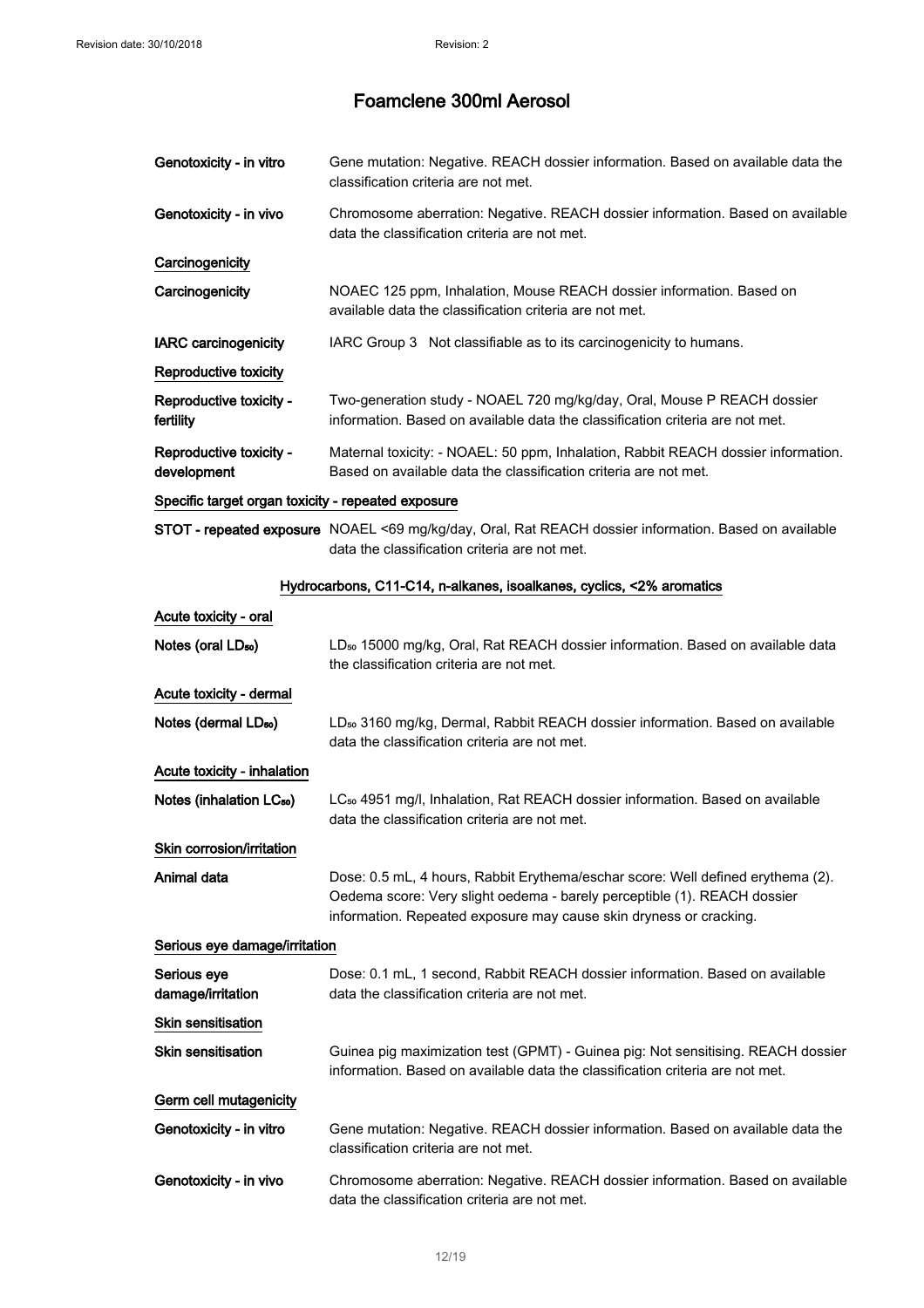|                                        | Carcinogenicity                                    |                                                                                                                                                                          |
|----------------------------------------|----------------------------------------------------|--------------------------------------------------------------------------------------------------------------------------------------------------------------------------|
|                                        | Carcinogenicity                                    | NOAEC 1100 mg/m <sup>3</sup> , Inhalation, Mouse REACH dossier information. Based on<br>available data the classification criteria are not met.                          |
|                                        | Reproductive toxicity                              |                                                                                                                                                                          |
|                                        | Reproductive toxicity -<br>fertility               | Fertility, One-generation study - NOAEL 750 mg/kg/day, Oral, Rat F1 REACH<br>dossier information. Based on available data the classification criteria are not met.       |
| Reproductive toxicity -<br>development |                                                    | Maternal toxicity: - NOAEL: >5220 mg/m <sup>3</sup> , Inhalation, Rat REACH dossier<br>information. Based on available data the classification criteria are not met.     |
|                                        | Specific target organ toxicity - repeated exposure |                                                                                                                                                                          |
|                                        |                                                    | STOT - repeated exposure NOAEC >10400 mg/m <sup>3</sup> , Inhalation, Rat REACH dossier information. Based on<br>available data the classification criteria are not met. |
|                                        | Aspiration hazard                                  |                                                                                                                                                                          |
|                                        | <b>Aspiration hazard</b>                           | 2.4 cSt @ 20°C Aspiration hazard if swallowed.                                                                                                                           |
|                                        | <b>SECTION 12: Ecological information</b>          |                                                                                                                                                                          |
| Ecotoxicity                            |                                                    | Not regarded as dangerous for the environment. However, large or frequent spills may have<br>hazardous effects on the environment.                                       |
| 12.1. Toxicity                         |                                                    |                                                                                                                                                                          |
| <b>Toxicity</b>                        |                                                    | Based on available data the classification criteria are not met.                                                                                                         |
|                                        | Ecological information on ingredients.             |                                                                                                                                                                          |
|                                        |                                                    | Petroleum gases, liquefied                                                                                                                                               |
|                                        | <b>Toxicity</b>                                    | Aquatic toxicity is unlikely to occur. Based on available data the classification<br>criteria are not met.                                                               |
|                                        | Acute aquatic toxicity                             |                                                                                                                                                                          |
|                                        | Acute toxicity - fish                              | LC <sub>50</sub> , 96 hours: 147.54 mg/l, Freshwater fish<br>Estimated value.                                                                                            |
|                                        | Acute toxicity - aquatic<br>invertebrates          | EC <sub>50</sub> , 48 hours: 16.33 mg/l, Daphnia magna<br>Estimated value.                                                                                               |
|                                        | Acute toxicity - aquatic<br>plants                 | EC <sub>50</sub> , 96 hours: 11.89 mg/l, Freshwater algae<br>Estimated value.                                                                                            |
|                                        |                                                    | Propan-2-ol                                                                                                                                                              |
|                                        | <b>Toxicity</b>                                    | Aquatic toxicity is unlikely to occur. Based on available data the classification<br>criteria are not met.                                                               |
|                                        | Acute aquatic toxicity                             |                                                                                                                                                                          |
|                                        | Acute toxicity - fish                              | LC <sub>50</sub> , 96 hours: 10000 mg/l, Pimephales promelas (Fat-head Minnow)                                                                                           |
|                                        | Acute toxicity - aquatic<br>invertebrates          | LC <sub>50</sub> , 24 hours: >10000 mg/l, Daphnia magna                                                                                                                  |
|                                        | Acute toxicity - aquatic<br>plants                 | EC <sub>50</sub> , 7 days: 1800 mg/l, Scenedesmus quadricauda                                                                                                            |

### 2-Butoxyethanol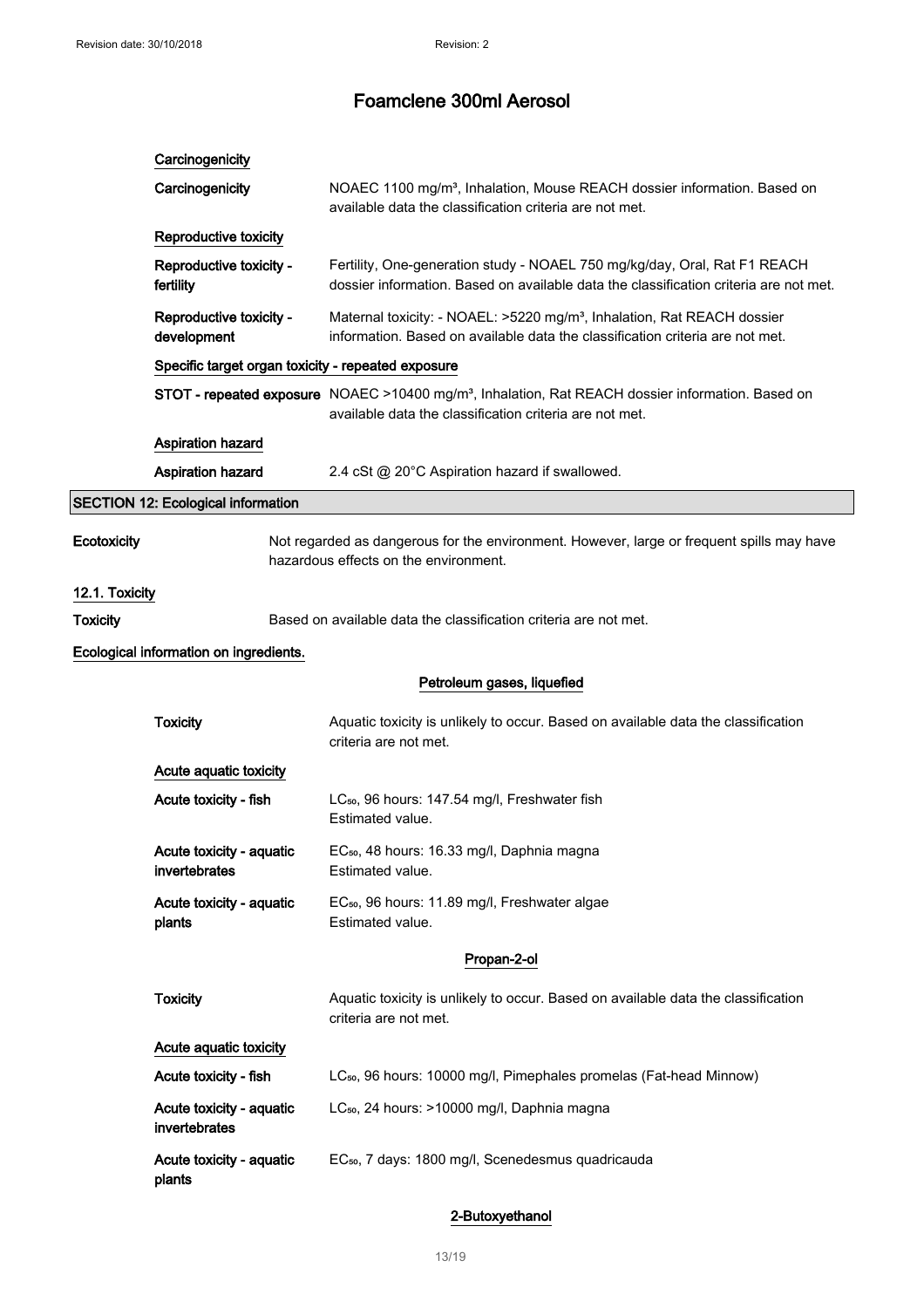| <b>Toxicity</b>                             | Aquatic toxicity is unlikely to occur. Based on available data the classification<br>criteria are not met.                    |
|---------------------------------------------|-------------------------------------------------------------------------------------------------------------------------------|
| Acute aquatic toxicity                      |                                                                                                                               |
| Acute toxicity - fish                       | LC <sub>50</sub> , 96 hours: 1474 mg/l, Oncorhynchus mykiss (Rainbow trout)                                                   |
| Acute toxicity - aquatic<br>invertebrates   | EC <sub>50</sub> , 48 hours: 1550 mg/l, Daphnia magna                                                                         |
| Acute toxicity - aquatic<br>plants          | EC <sub>50</sub> , 72 hours: 911 mg/l, Pseudokirchneriella subcapitata                                                        |
| Chronic aquatic toxicity                    |                                                                                                                               |
| life stage                                  | Chronic toxicity - fish early NOEL, 21 days: >100 mg/l, Brachydanio rerio (Zebra Fish)                                        |
| Chronic toxicity - aquatic<br>invertebrates | NOEC, 21 days: 100 mg/l, Daphnia magna                                                                                        |
|                                             | Hydrocarbons, C11-C14, n-alkanes, isoalkanes, cyclics, <2% aromatics                                                          |
| <b>Toxicity</b>                             | Aquatic toxicity is unlikely to occur. Based on available data the classification<br>criteria are not met.                    |
| Acute aquatic toxicity                      |                                                                                                                               |
| Acute toxicity - fish                       | LL <sub>50</sub> , 96 hours: >1000 mg/l, Oncorhynchus mykiss (Rainbow trout)                                                  |
| Acute toxicity - aquatic<br>invertebrates   | EL <sub>50</sub> , 48 hours: >10000 mg/l, Daphnia magna                                                                       |
| Acute toxicity - aquatic<br>plants          | EL <sub>50</sub> , 72 hours: >1000 mg/l, Pseudokirchneriella subcapitata                                                      |
| Chronic aquatic toxicity                    |                                                                                                                               |
| Chronic toxicity - fish early<br>life stage | NOELR, 28 days: 0.173 mg/l, Oncorhynchus mykiss (Rainbow trout), Estimated<br>value.                                          |
| Chronic toxicity - aquatic<br>invertebrates | NOELR, 21 days: 1.22 mg/l, Daphnia magna, Estimated value.                                                                    |
| 12.2. Persistence and degradability         |                                                                                                                               |
|                                             | Persistence and degradability The surfactant(s) contained in this product complies(comply) with the biodegradability criteria |

as laid down in Regulation (EC) No. 648/2004 on detergents.

### Ecological information on ingredients.

### Petroleum gases, liquefied

| Persistence and<br>degradability | The substance is readily biodegradable. |  |
|----------------------------------|-----------------------------------------|--|
| <b>Biodegradation</b>            | Water - Degradation 100%: 385.5 hours   |  |
|                                  | Propan-2-ol                             |  |
| Persistence and<br>degradability | The substance is readily biodegradable. |  |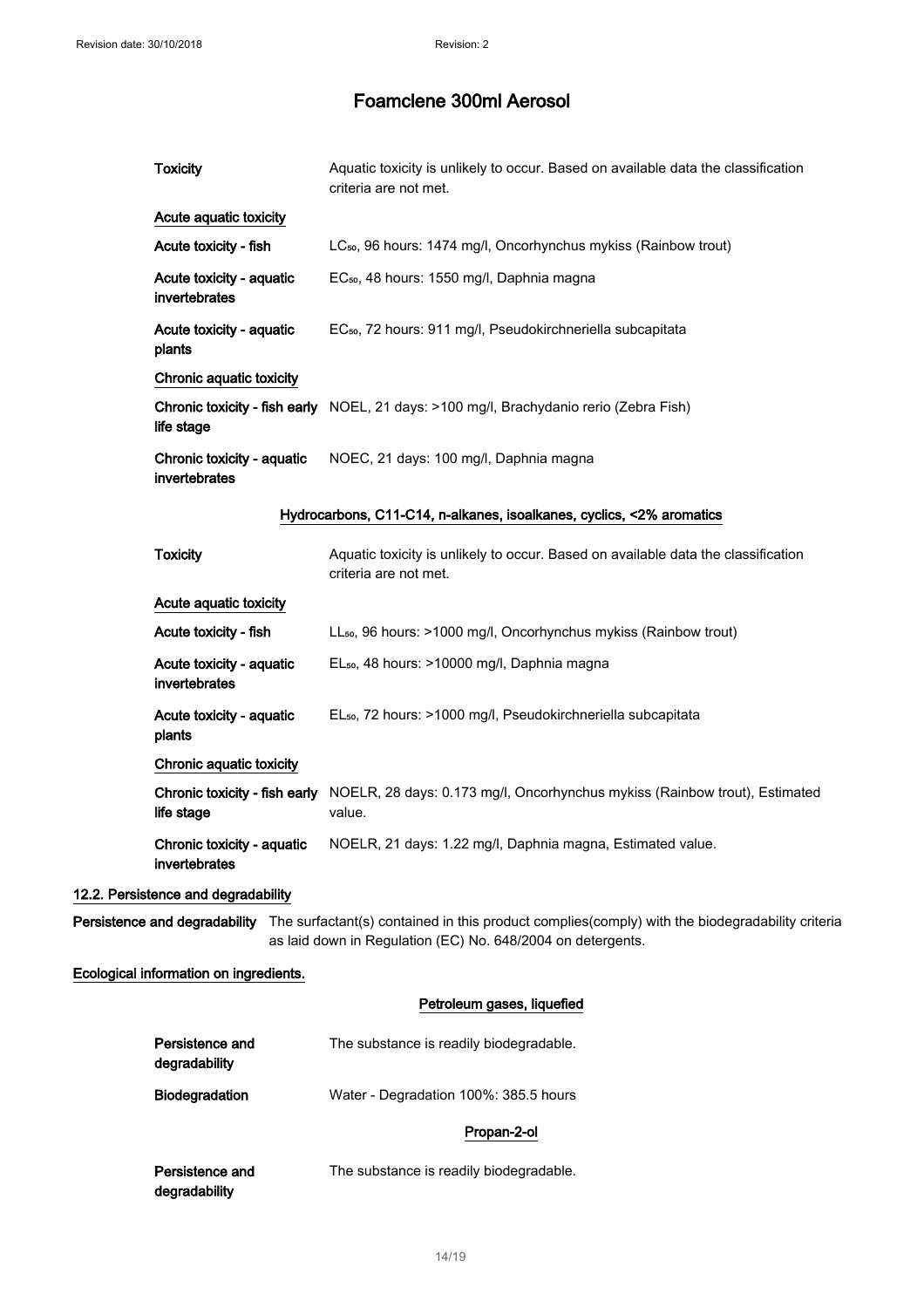|                              | Biodegradation                                                                                           |                | Water - Degradation 53%: 5 days                                                                          |
|------------------------------|----------------------------------------------------------------------------------------------------------|----------------|----------------------------------------------------------------------------------------------------------|
|                              |                                                                                                          |                | Biological oxygen demand 1.19-1.72 g O <sub>2</sub> /g substance                                         |
|                              |                                                                                                          |                | Chemical oxygen demand 2.23 g O <sub>2</sub> /g substance                                                |
|                              |                                                                                                          |                | 2-Butoxyethanol                                                                                          |
|                              | Persistence and<br>degradability                                                                         |                | The substance is readily biodegradable.                                                                  |
|                              | Biodegradation                                                                                           |                | Water - Degradation 90.4%: 28 days                                                                       |
|                              |                                                                                                          |                | Hydrocarbons, C11-C14, n-alkanes, isoalkanes, cyclics, <2% aromatics                                     |
|                              | Persistence and<br>degradability                                                                         |                | Readily biodegradable but failing the 10-day window.                                                     |
|                              | Biodegradation                                                                                           |                | Water - Degradation ~5%: 3 days<br>Water - Degradation 69%: 28 days                                      |
|                              | 12.3. Bioaccumulative potential                                                                          |                |                                                                                                          |
|                              | <b>Bioaccumulative potential</b>                                                                         |                | No data available on bioaccumulation.                                                                    |
| <b>Partition coefficient</b> |                                                                                                          | Not available. |                                                                                                          |
|                              | Ecological information on ingredients.                                                                   |                |                                                                                                          |
|                              |                                                                                                          |                | Petroleum gases, liquefied                                                                               |
|                              |                                                                                                          |                | Bioaccumulative potential No data available on bioaccumulation.                                          |
|                              |                                                                                                          |                | Propan-2-ol                                                                                              |
|                              | <b>Bioaccumulative potential</b>                                                                         |                | Bioaccumulation is unlikely.                                                                             |
|                              |                                                                                                          |                | 2-Butoxyethanol                                                                                          |
|                              |                                                                                                          |                | Bioaccumulative potential Bioaccumulation is unlikely.                                                   |
|                              | <b>Partition coefficient</b>                                                                             |                | log Kow: 0.81                                                                                            |
|                              |                                                                                                          |                | Hydrocarbons, C11-C14, n-alkanes, isoalkanes, cyclics, <2% aromatics                                     |
|                              | <b>Partition coefficient</b>                                                                             |                | Scientifically unjustified.                                                                              |
| 12.4. Mobility in soil       |                                                                                                          |                |                                                                                                          |
| <b>Mobility</b>              | The product contains volatile organic compounds (VOCs) which will evaporate easily from all<br>surfaces. |                |                                                                                                          |
|                              | Ecological information on ingredients.                                                                   |                |                                                                                                          |
|                              |                                                                                                          |                | Petroleum gases, liquefied                                                                               |
|                              | <b>Mobility</b>                                                                                          |                | The product contains volatile organic compounds (VOCs) which will evaporate<br>easily from all surfaces. |
|                              |                                                                                                          |                | Propan-2-ol                                                                                              |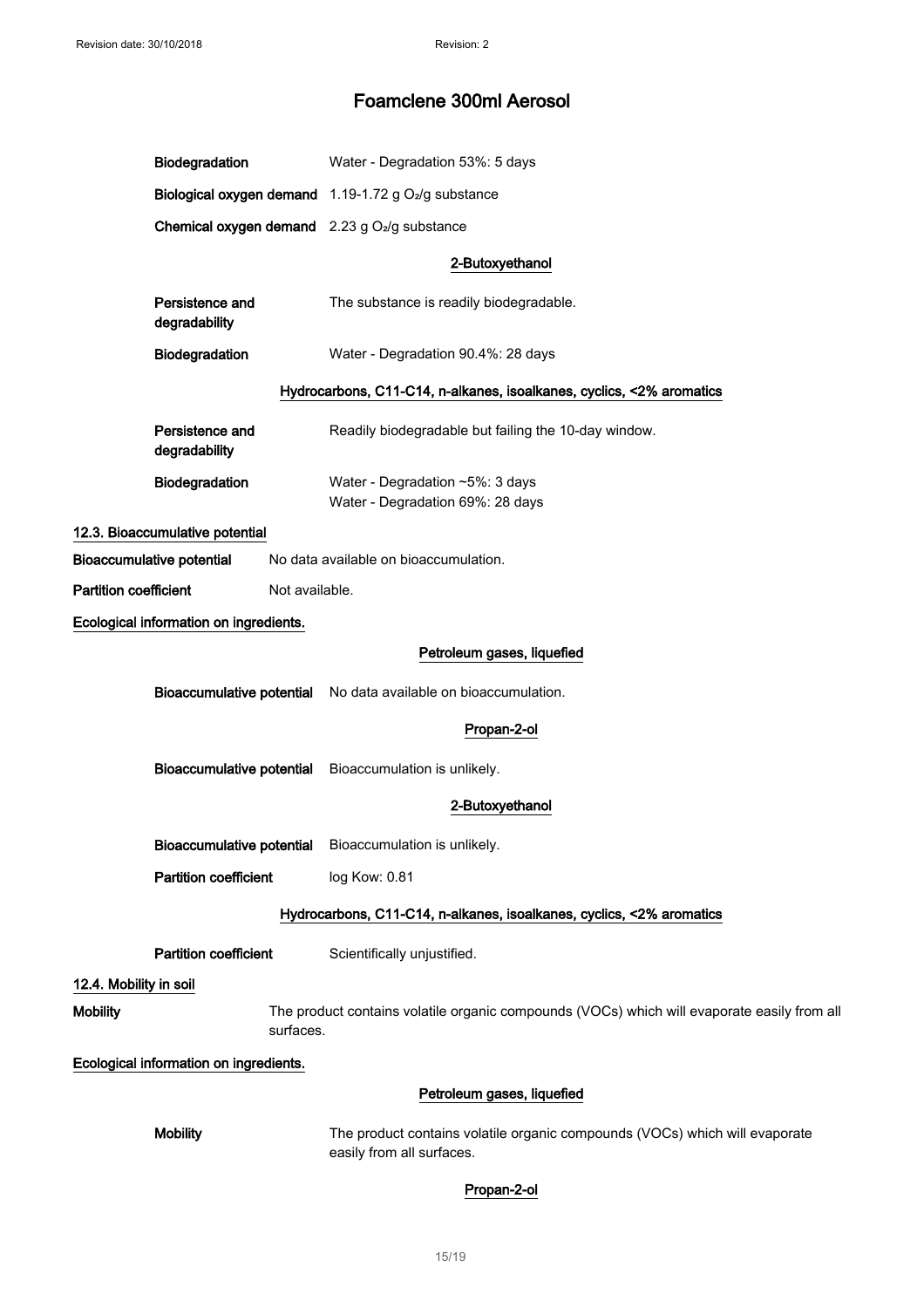|                            | <b>Mobility</b>                            |  | The product is soluble in water.                                                                                                                                                                                                                                                                                                                                                                                                                                                      |
|----------------------------|--------------------------------------------|--|---------------------------------------------------------------------------------------------------------------------------------------------------------------------------------------------------------------------------------------------------------------------------------------------------------------------------------------------------------------------------------------------------------------------------------------------------------------------------------------|
|                            |                                            |  | 2-Butoxyethanol                                                                                                                                                                                                                                                                                                                                                                                                                                                                       |
|                            | <b>Mobility</b>                            |  | The product is miscible with water and may spread in water systems.                                                                                                                                                                                                                                                                                                                                                                                                                   |
|                            | Surface tension                            |  | 29.53 mN/m @ 20°C                                                                                                                                                                                                                                                                                                                                                                                                                                                                     |
|                            |                                            |  | Hydrocarbons, C11-C14, n-alkanes, isoalkanes, cyclics, <2% aromatics                                                                                                                                                                                                                                                                                                                                                                                                                  |
|                            | <b>Mobility</b>                            |  | The product has poor water-solubility.                                                                                                                                                                                                                                                                                                                                                                                                                                                |
|                            | 12.5. Results of PBT and vPvB assessment   |  |                                                                                                                                                                                                                                                                                                                                                                                                                                                                                       |
| assessment                 | Results of PBT and vPvB                    |  | This product does not contain any substances classified as PBT or vPvB.                                                                                                                                                                                                                                                                                                                                                                                                               |
|                            | Ecological information on ingredients.     |  |                                                                                                                                                                                                                                                                                                                                                                                                                                                                                       |
|                            |                                            |  | Petroleum gases, liquefied                                                                                                                                                                                                                                                                                                                                                                                                                                                            |
|                            | Results of PBT and vPvB<br>assessment      |  | This substance is not classified as PBT or vPvB according to current EU criteria.                                                                                                                                                                                                                                                                                                                                                                                                     |
|                            |                                            |  | Propan-2-ol                                                                                                                                                                                                                                                                                                                                                                                                                                                                           |
|                            | assessment                                 |  | Results of PBT and vPvB This substance is not classified as PBT or vPvB according to current EU criteria.                                                                                                                                                                                                                                                                                                                                                                             |
|                            |                                            |  | 2-Butoxyethanol                                                                                                                                                                                                                                                                                                                                                                                                                                                                       |
|                            | assessment                                 |  | Results of PBT and vPvB This substance is not classified as PBT or vPvB according to current EU criteria.                                                                                                                                                                                                                                                                                                                                                                             |
|                            |                                            |  | Hydrocarbons, C11-C14, n-alkanes, isoalkanes, cyclics, <2% aromatics                                                                                                                                                                                                                                                                                                                                                                                                                  |
|                            | Results of PBT and vPvB<br>assessment      |  | This substance is not classified as PBT or vPvB according to current EU criteria.                                                                                                                                                                                                                                                                                                                                                                                                     |
|                            | 12.6. Other adverse effects                |  |                                                                                                                                                                                                                                                                                                                                                                                                                                                                                       |
|                            | Other adverse effects<br>None known.       |  |                                                                                                                                                                                                                                                                                                                                                                                                                                                                                       |
|                            | <b>SECTION 13: Disposal considerations</b> |  |                                                                                                                                                                                                                                                                                                                                                                                                                                                                                       |
|                            | 13.1. Waste treatment methods              |  |                                                                                                                                                                                                                                                                                                                                                                                                                                                                                       |
| <b>General information</b> |                                            |  | The generation of waste should be minimised or avoided wherever possible. Reuse or recycle<br>products wherever possible. This material and its container must be disposed of in a safe<br>way. Disposal of this product, process solutions, residues and by-products should at all times<br>comply with the requirements of environmental protection and waste disposal legislation and<br>any local authority requirements. When handling waste, the safety precautions applying to |

may retain some product residues and hence be potentially hazardous.

handling of the product should be considered. Care should be taken when handling emptied containers that have not been thoroughly cleaned or rinsed out. Empty containers or liners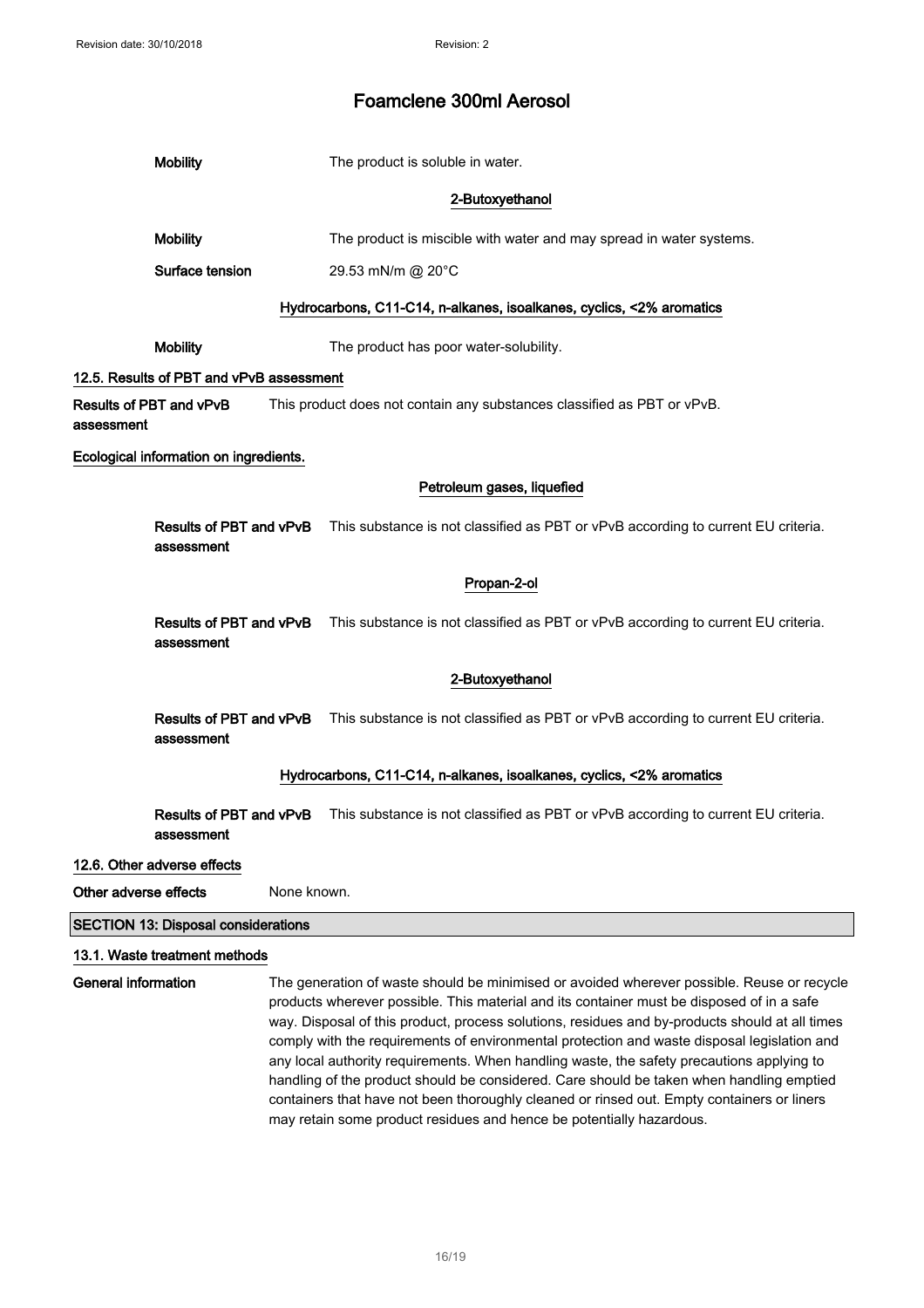| Disposal methods | Dispose of surplus products and those that cannot be recycled via a licensed waste disposal      |
|------------------|--------------------------------------------------------------------------------------------------|
|                  | contractor. Waste, residues, empty containers, discarded work clothes and contaminated           |
|                  | cleaning materials should be collected in designated containers, labelled with their contents.   |
|                  | Waste packaging should be collected for reuse or recycling. Incineration or landfill should only |
|                  | be considered when recycling is not feasible.                                                    |

### SECTION 14: Transport information

General For limited quantity packaging/limited load information, consult the relevant modal documentation using the data shown in this section.

| 14.1. UN number                      |                 |
|--------------------------------------|-----------------|
| UN No. (ADR/RID)                     | 1950            |
| UN No. (IMDG)                        | 1950            |
| UN No. (ICAO)                        | 1950            |
| UN No. (ADN)                         | 1950            |
| 14.2. UN proper shipping name        |                 |
| Proper shipping name<br>(ADR/RID)    | <b>AEROSOLS</b> |
| Proper shipping name (IMDG) AEROSOLS |                 |
| Proper shipping name (ICAO) AEROSOLS |                 |
| Proper shipping name (ADN) AEROSOLS  |                 |
| 14.3. Transport hazard class(es)     |                 |
| <b>ADR/RID class</b>                 | 2.1             |
| <b>ADR/RID classification code</b>   | 5F              |
| <b>ADR/RID label</b>                 | 2.1             |
| <b>IMDG class</b>                    | 2.1             |
| ICAO class/division                  | 2.1             |
| <b>ADN class</b>                     | 2.1             |

### Transport labels



### 14.4. Packing group

None.

### 14.5. Environmental hazards

### Environmentally hazardous substance/marine pollutant No.

### 14.6. Special precautions for user

Always transport in closed containers that are upright and secure. Ensure that persons transporting the product know what to do in the event of an accident or spillage.

EmS F-D, S-U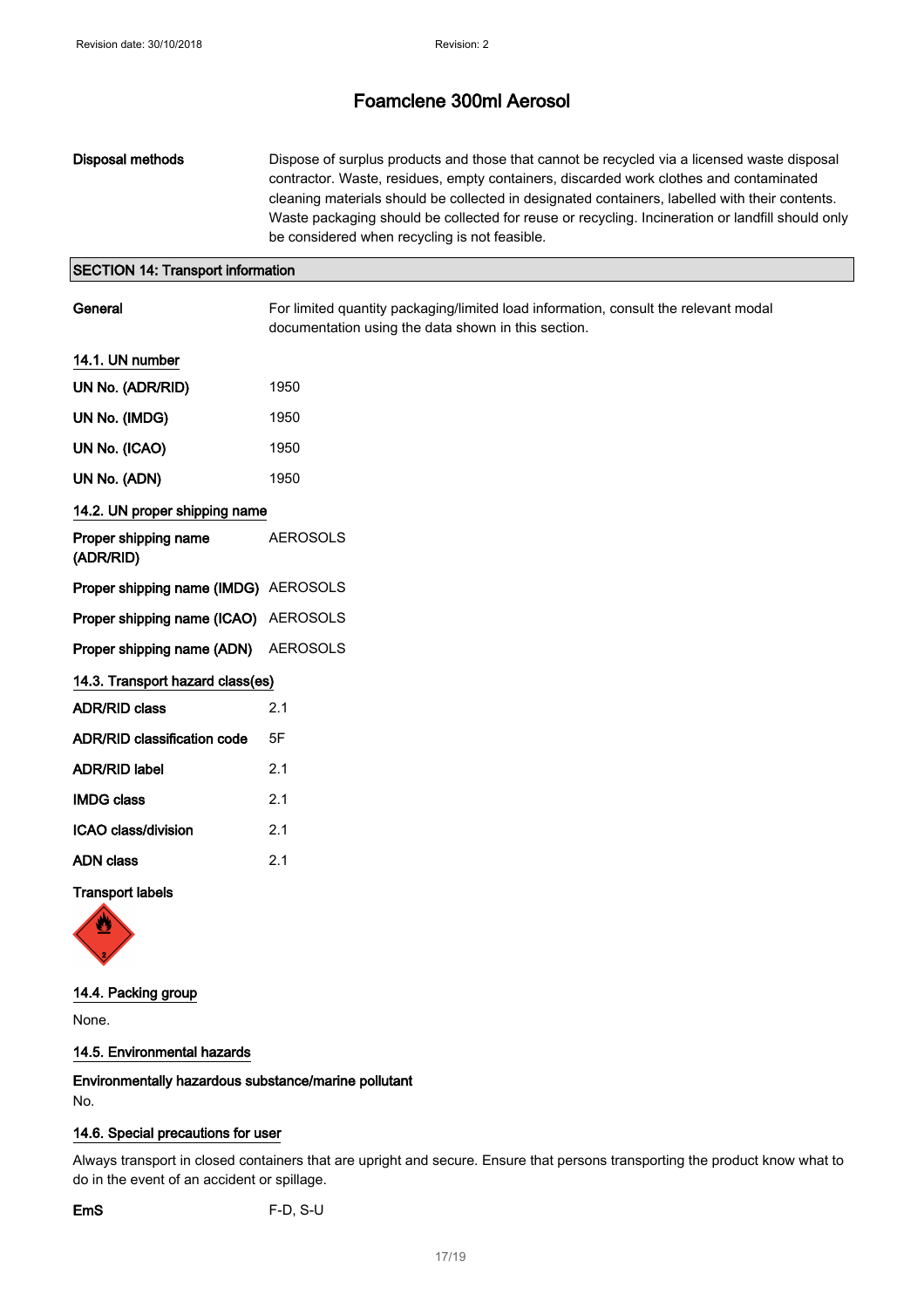ADR transport category 2

Tunnel restriction code (D)

#### 14.7. Transport in bulk according to Annex II of MARPOL and the IBC Code

**Transport in bulk according to** Not relevant. Annex II of MARPOL 73/78 and the IBC Code

### SECTION 15: Regulatory information

### 15.1. Safety, health and environmental regulations/legislation specific for the substance or mixture

| <b>National regulations</b> | Health and Safety at Work etc. Act 1974 (as amended).                                                                                               |  |  |  |
|-----------------------------|-----------------------------------------------------------------------------------------------------------------------------------------------------|--|--|--|
|                             | The Chemicals (Hazard Information and Packaging for Supply) Regulations 2009 (SI 2009                                                               |  |  |  |
|                             | No. 716).                                                                                                                                           |  |  |  |
|                             | The Carriage of Dangerous Goods and Use of Transportable Pressure Equipment                                                                         |  |  |  |
|                             | Regulations 2009 (SI 2009 No. 1348) (as amended) ["CDG 2009"].                                                                                      |  |  |  |
|                             | EH40/2005 Workplace exposure limits.                                                                                                                |  |  |  |
|                             | The Aerosol Dispensers Regulations 2009 (SI 2009 No. 2824).                                                                                         |  |  |  |
| EU legislation              | Regulation (EC) No 1907/2006 of the European Parliament and of the Council of 18                                                                    |  |  |  |
|                             | December 2006 concerning the Registration, Evaluation, Authorisation and Restriction of                                                             |  |  |  |
|                             | Chemicals (REACH) (as amended).                                                                                                                     |  |  |  |
|                             | Commission Regulation (EU) No 453/2010 of 20 May 2010.                                                                                              |  |  |  |
|                             | Regulation (EC) No 1272/2008 of the European Parliament and of the Council of 16                                                                    |  |  |  |
|                             | December 2008 on classification, labelling and packaging of substances and mixtures (as<br>amended).                                                |  |  |  |
|                             | Regulation (EC) No 648/2004 of the European Parliament and of the Council of 31 March<br>2004 on detergents (as amended).                           |  |  |  |
|                             | Council Directive of 20 May 1975 on the approximation of the laws of the Member States<br>relating to aerosol dispensers (75/324/EEC) (as amended). |  |  |  |
|                             |                                                                                                                                                     |  |  |  |

#### 15.2. Chemical safety assessment

No chemical safety assessment has been carried out.

#### Inventories

#### US - TSCA

The following ingredients are listed or exempt:

#### US - TSCA 12(b) Export Notification

None of the ingredients are listed or exempt.

#### SECTION 16: Other information